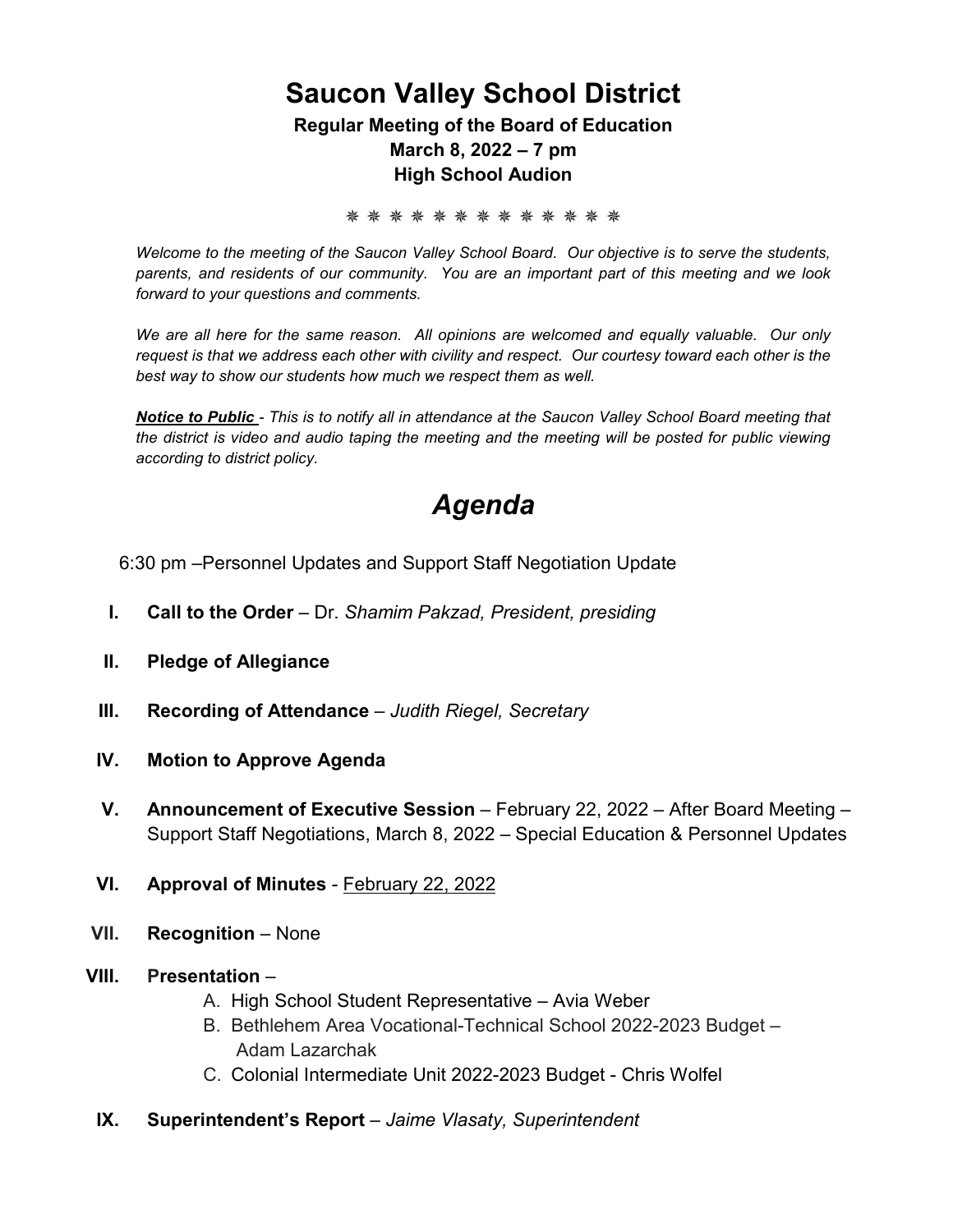**X. Courtesy of the Floor to Visitors – Agenda Items Only** – *Visitors should state their name and address.*

#### **XI. Presentation of Bills** – *David Bonenberger*

- a. General Expenditures \$621,754.92
- b. Cafeteria Expenditures \$21,283.42
- c. Health Benefits None
- d. Capital Projects None

#### **Recommendations for Approval**

#### **Presentation of Bills**

1. Approve the above presentation of bills.

#### Recommendation: To approve all motions and recommendations as listed above in Presentation of Bills.

#### **XII. Treasurer's Report** – *Cedric Dettmar/David Bonenberger*

- a. Cash Investment and Bond Activity None
- b. Condensed Board Summary Report None
- c. Capital Project Finance Report None
- d. Budget Transfers \$2,000.00
- e. Middle School Activity Report None
- f. High School Activity Report None

#### **Recommendations for Approval**

#### **Treasurer's Report**

1. Approve the above Treasurer's Report

Recommendation: To approve all motions and recommendations as listed above in Treasurer's Report

### **XIII. AGENDA ITEMS**

#### **a. Education**

#### **Items/Projects for Discussion**

A. Academic & Personnel Committee Summary – February 23, 2022

#### **Recommendations for Approval**

#### **Health & Safety Plan**

1. Approve the revisions to the Health & Safety Plan as presented.

#### **Policy 903\***

2. Approve the  $1<sup>st</sup>$  reading of the following policy: Policy 903 – Public Participation in Board Meetings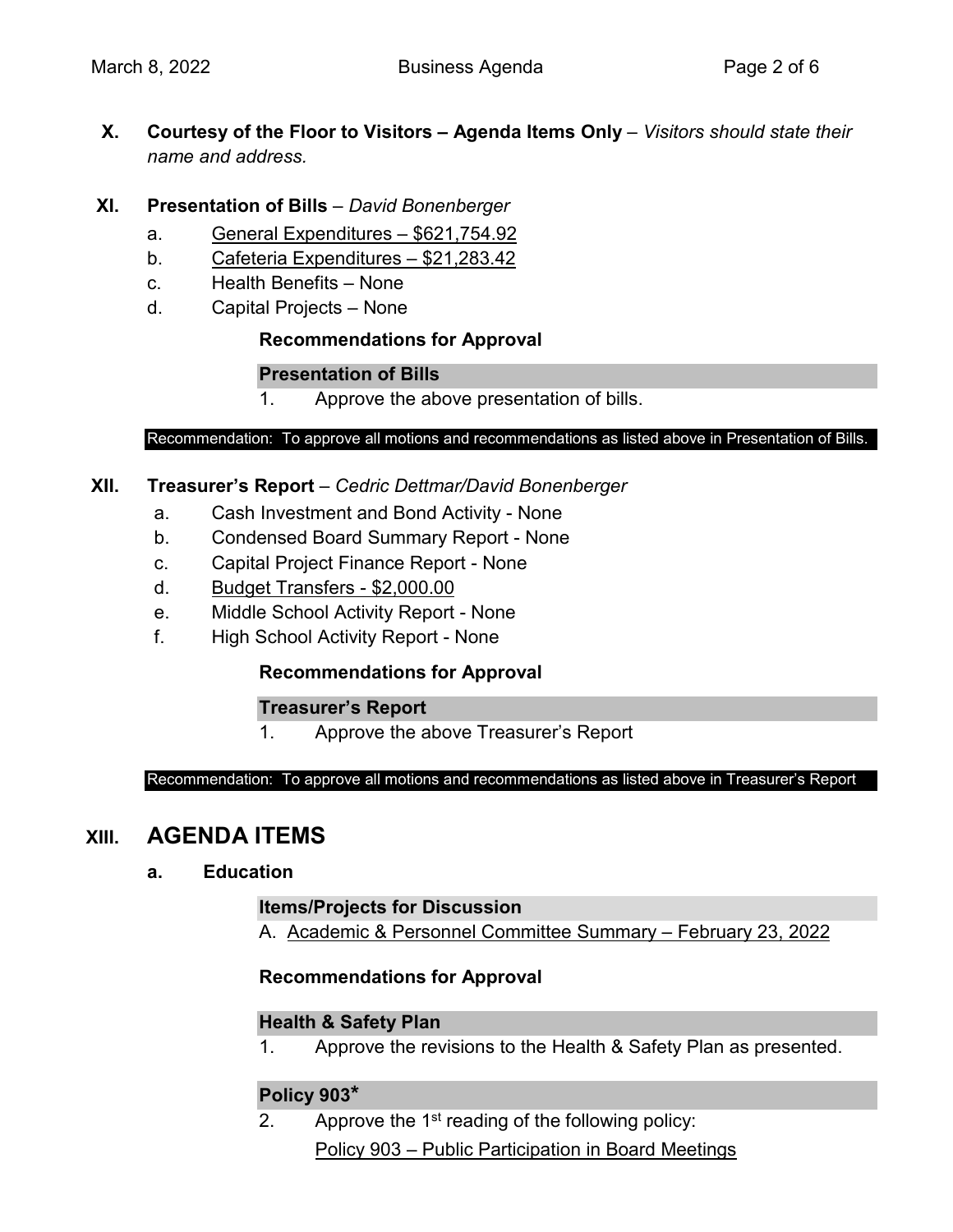#### **Settlement**

3. Authorize Superintendent Vlasaty to finalize and execute the consent decree in the case of student #11744.

#### Recommendation: To approve all motions and recommendations as listed above in Education.

#### **B. Personnel**

#### **Items/Projects for Discussion**

None

#### **Recommendations for Approval**

#### **Special Education Long Term Substitute**

1. Approve Lee Wilcox as an elementary special education long-term substitute, beginning March 14, 2022, or upon completion of employment paperwork and continuing until the end of the 2021- 2022 school year. The base salary is \$54,182 (B, Step 1), which will be prorated for the number of days worked. Ms. Wilcox is replacing Samantha Faulkner, who will be on maternity leave during this time.

#### **Homebound Instructors**

2. Approve Amanda Hicks as a homebound instructor for the 2021 – 2022 school year. The salary is \$40 per hour.

#### **Medical Leave**

3. Approve the following medical leaves:

Linda Van Vliet, elementary staff nurse, from February 11. 2022 to approximately May 9, 2022. She will be using sick time from February 11 – April 25, 2022. Ms. Van Vliet is requesting unpaid time off from April 26 – May 6, 2022. FMLA will be running concurrently with her time off. Ms. Van Vliet will be applying for income protection.

Michael Wieder, custodian, from March 8, 2022, to approximately April 12, 2022. He will be using his sick and personal days for March 8 – 14<sup>th</sup> and  $\frac{1}{2}$  day on March 15, 2022. Mr. Weider is requesting unpaid time off until his return on April 12<sup>th</sup> or when released from his physician. FMLA will be running concurrently with his time off.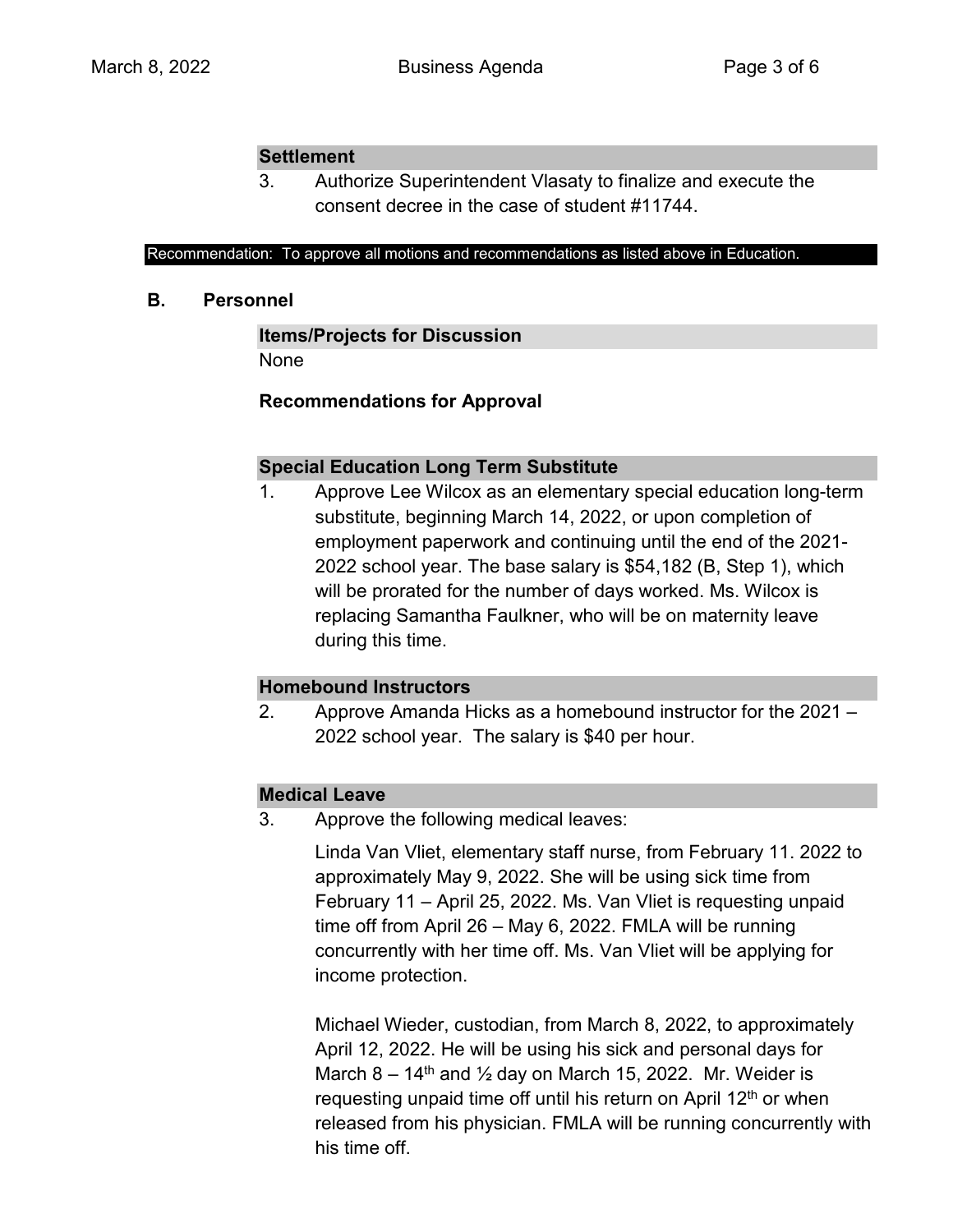#### **Scholastic Scrimmage Advisor**

4. Approve Jessica Friday as Scholastic Scrimmage Advisor - \$868 which will be prorated for the number of days worked.

#### **Part-Time Bus Driver**

 5. Approve the following part-time bus drivers with salary and benefits per the current Education Support Professional contract. Effective upon completion of employment paperwork:

> James Dorward Ronald Yeakel

#### **Substitute Custodian**

6. Approve Chris Pomales, bus driver, as a substitute custodian, effective immediately.

#### **Substitute Teacher**

7. Approve the following 2021-2022 substitute teachers: Janice Vresics - Elementary Certified

#### **Conference/Travel Request**

8. Approve the attached conference/travel requests

#### Recommendation: To approve all motions and recommendations as listed above in Personnel.

**C. Facilities**

#### **Items/Projects for Discussion**

None

#### **Recommendations for Approval**

#### **Surplus/Obsolete**

1. Approve the attached list of Surplus/Obsolete items.

#### Recommendation: To approve all motions and recommendations as listed above in Facilities

**D. Finance**

**Items/Projects for Discussion**  None

**2022-2023 Budget Timeline for the 2021-2022 School Year**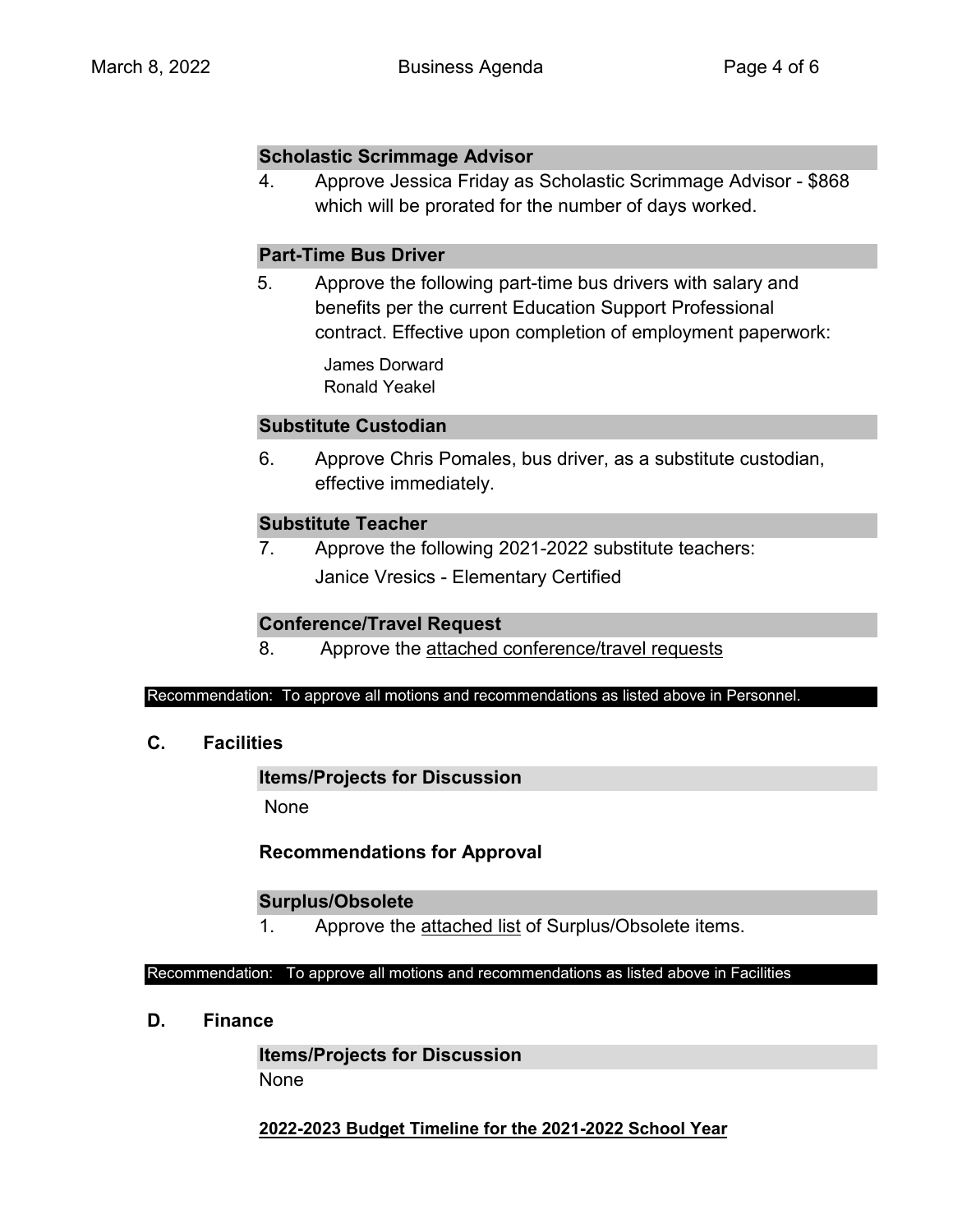**May 31, 2022** - *District Deadline* to adopt the 2021-2022 proposed final budget and upload the signed Certification of Use of PDE-2028 into the Consolidated Financial Reporting System application. **June 10, 2022** (20 days prior to final budget adoption deadline) – *District Deadline* to make the 2021- 2022 Proposed Final Budget available for public inspection on PDE-2028. **June 20, 2022** (10 days prior to final budget adoption deadline) – *District Deadline* to offer public notice of its intent to adopt the 2021-2022 final budget.

#### **Recommendations for Approval**

None

#### **Transportation Contract**

1. Approve the attached contract with Student Transportation, Inc for transportation to and from the FBLA conference in Hershey, PA April 11<sup>th</sup> and April 13<sup>th</sup> for a cost of \$625.00.

#### Recommendation: To approve all motions and recommendations as listed above in Finance

- **E. Community Updates**
	- **● SV Partnership**  *Michael Karabin and Shawn Welch*
	- **● Hellertown/Lower Saucon Chamber of Commerce** *– John Conte*
	- **● Saucon Valley Foundation for Educational Innovation**  *Tracy Magnotta*
- **F. Northampton Community College** *Susan Baxter (Meetings are the first Thursday of every month)*
- **G. Bethlehem Area Vo-Tech School** *– Cedric Dettmar and Bryan Eichfeld (Meetings are the first Tuesday of every month)*
- **H. Colonial Intermediate Unit** *– Bryan Eichfeld (Meetings are the fourth Wednesday of every month)*
- **I. New Business**
- **J. Old Business**
- **XIV. Citizens' Inquiries and Comments** *Visitors should state their name and address.*
- **XV. Announcements**

**Future Meetings ~**  March 22, 2022 April 12, 2022

**XVI. Motion to Adjourn Meeting**

*The Saucon Valley School District does not discriminate on the*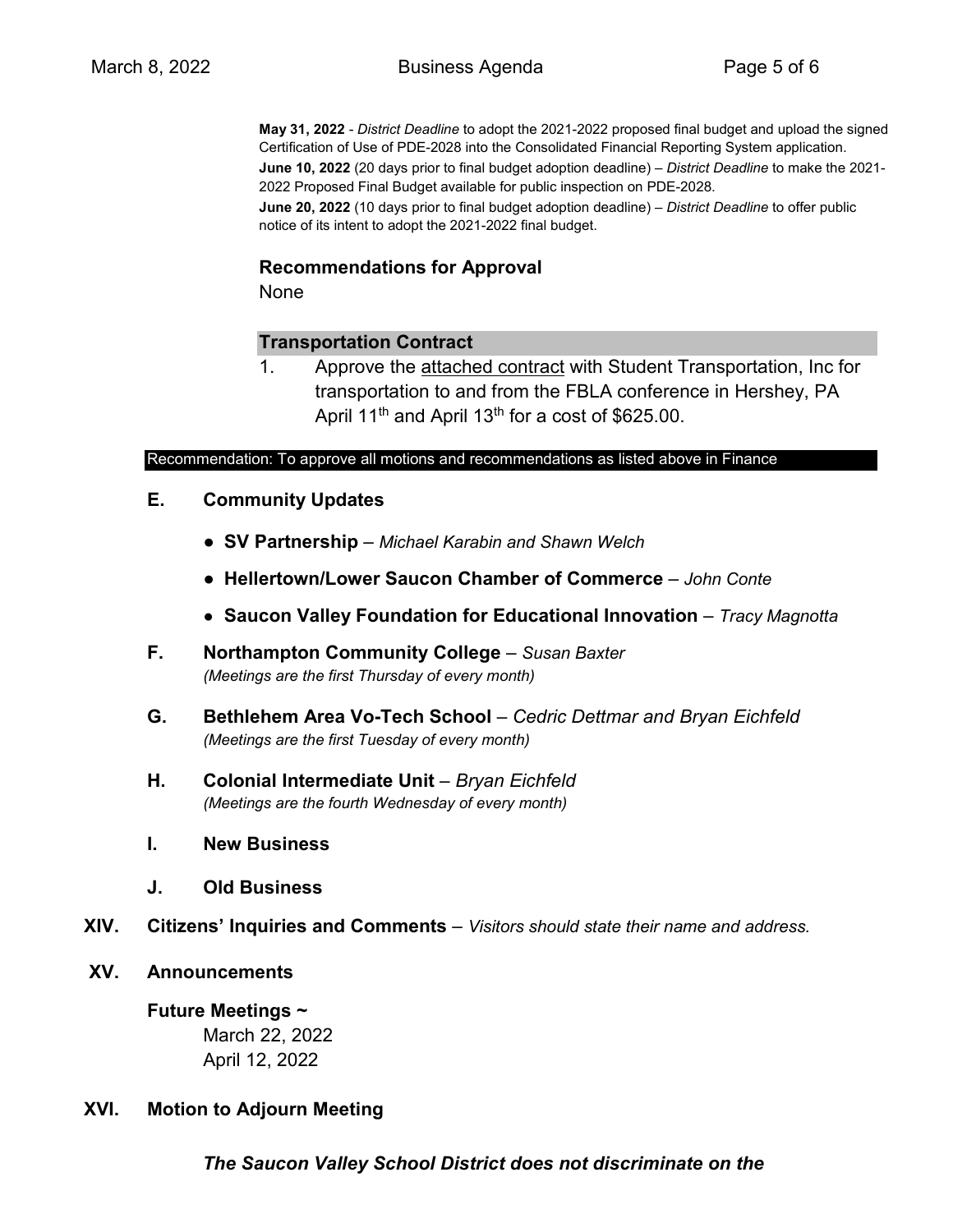*basis of race, color, national origin, age, sex, or handicap.*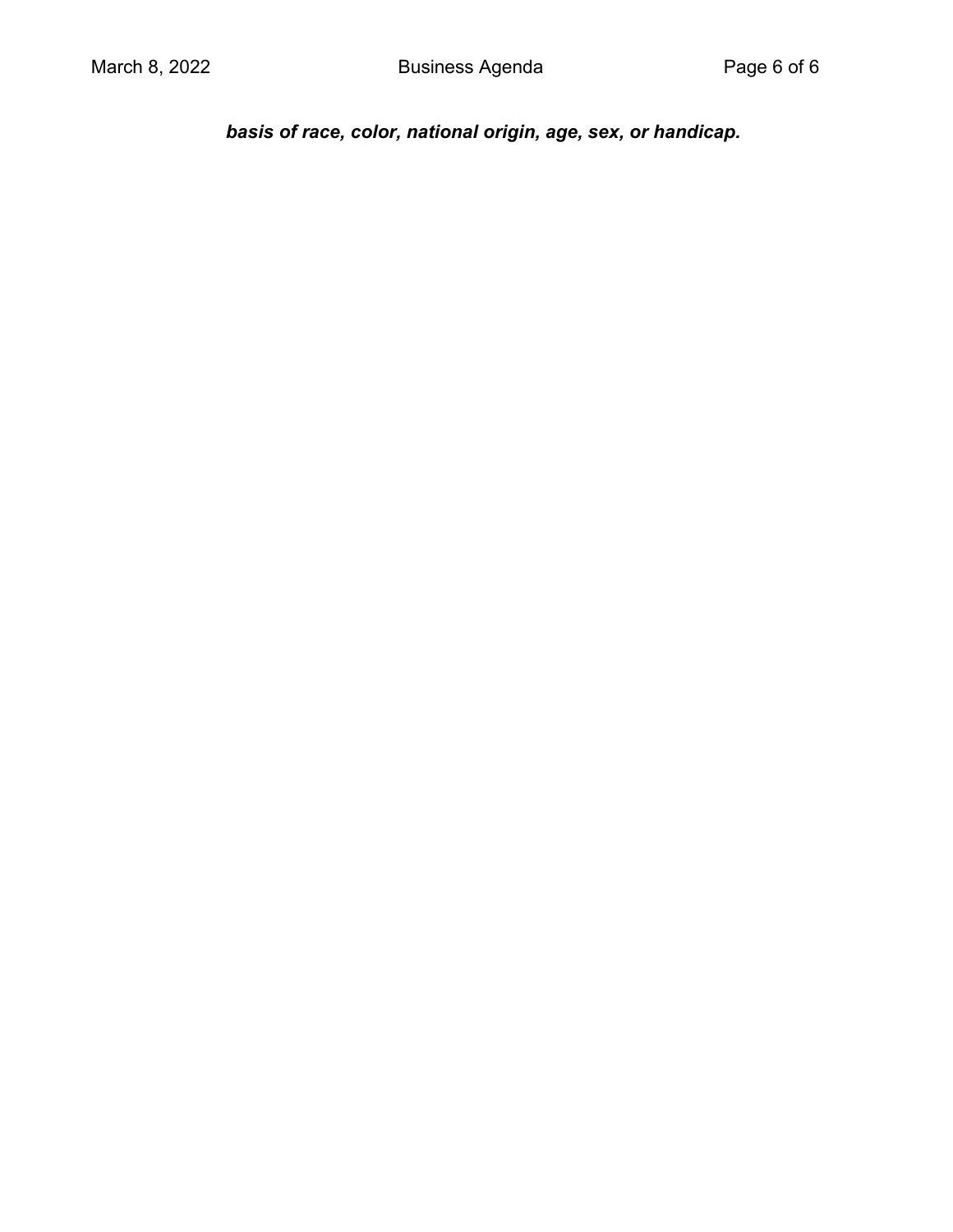A Business Meeting of the Board of Directors of the Saucon Valley School District was held on Tuesday, February 8, 2022, in the High School Audion. Present were Directors Edward Andres, Susan Baxter, John Conte, Cedric Dettmar, Bryan Eichfeld, Michael Karabin, Dr. Shamim Pakzad, Tracy Magnotta, and Shawn Welch. Also present were Jaime Vlasaty, Superintendent; Judith Riegel, Board Secretary, and Mark Fitzgerald, District Solicitor

- **I. Call to the Order** 7:03 pm Dr. *Shamim Pakzad, President, presiding*
- **II. Pledge of Allegiance**
- **III. Recording of Attendance** *Judith Riegel, Secretary* 9-present 0-absent
- **IV. Motion to Approve Agenda –** Director Welch, second by Director Karabin moved to approve the Agenda. Vote: 9-yes, 0-no
- **V. Announcement of Executive Session** February 15, 2022-Negotiations February 22, 2022 – Personnel Update
- **VI. Approval of Minutes** Director Welch, second by Director Conte moved to approve the minutes of February 8, 2022. Vote: 9-yes, 0-no
- **VII. Recognition**  A. Wrestling PIAA AA Team Dual State Champions
- **VIII. Presentation**
	- A. High School Student Representative Avia Weber
	- B. Middle School Representative Ellie Hamman
- **IX. Superintendent's Report** *Jaime Vlasaty, Superintendent*

Superintendent Vlasaty Recognized the school district nurses: Susan DeSmet, Mary Ellen Prager, Eileen Dolphin, and Linda Van Vliet.

Mr. Sakelarides reported on the Pennsylvania Department of Education (PDE) investigation of the elementary school curriculum deficiencies. On February 7, 2022, PDE communicated their finding that no deficiency exists.

**X. Courtesy of the Floor to Visitors – Agenda Items Only** –

K. Wechtler – Commented on the Middle School Track program, asking for it to be reinstated.

E. Stern – Commented on the Middle School Track Program.

- **XI. Presentation of Bills** *David Bonenberger*
	- a. General Expenditures \$462,107.77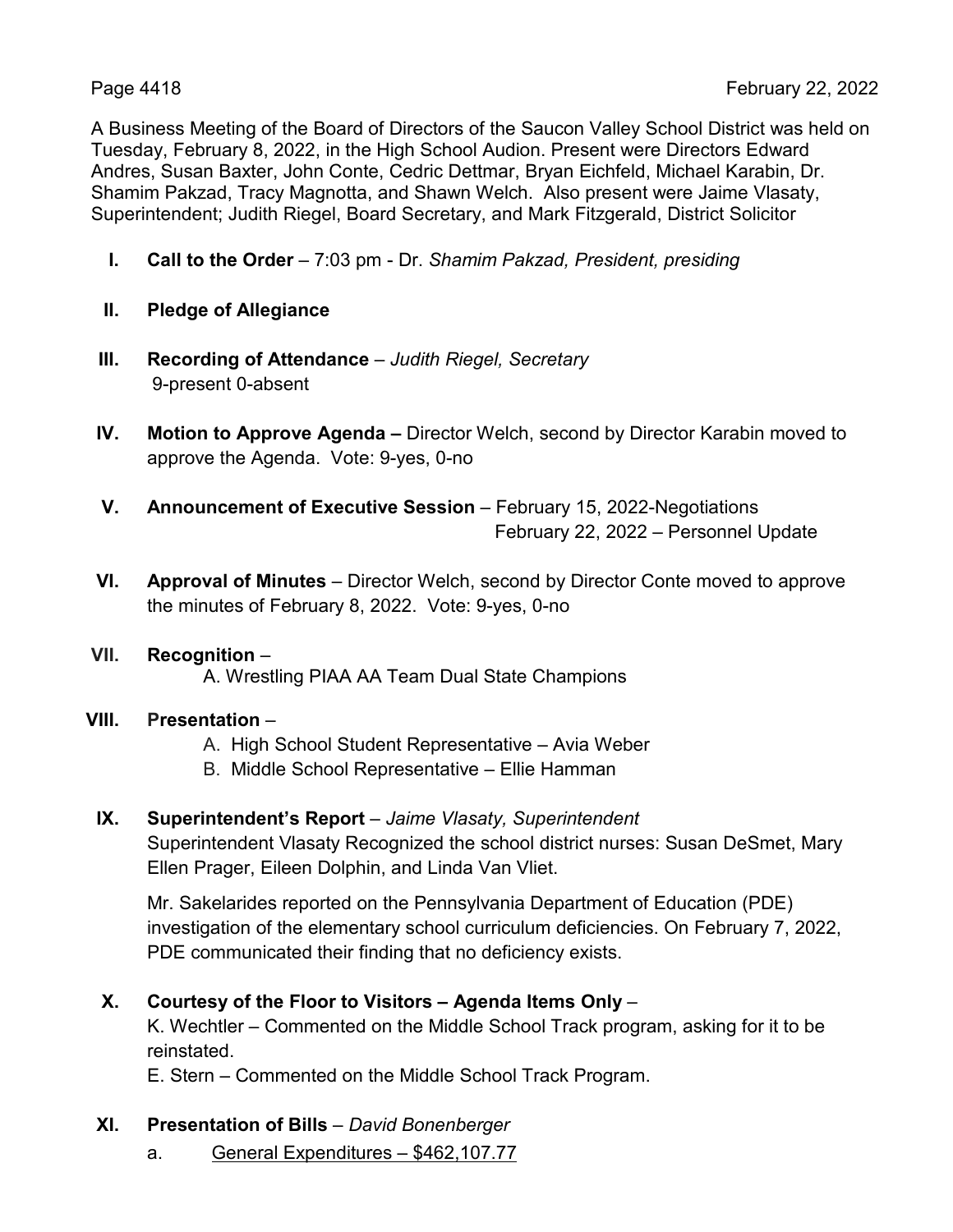- b. Cafeteria Expenditures \$35,146.82
- c. Health Benefits \$253,846.74
- d. Capital Projects None
	- 1. Approve the above Presentation of Bills.

Director Dettmar, second by Director Welch, moved to approve the Presentation of the Bills. Vote: 9-yes, 0-no

#### **XII. Treasurer's Report** – *Cedric Dettmar/David Bonenberger*

- a. Cash Investment and Bond Activity
- b. Condensed Board Summary Report
- c. Capital Project Finance Report
- d. Budget Transfers \$6065.82
- e. Middle School Activity Report
- f. High School Activity Report January 31, 2022
	- 1. Approve the above Treasurer's Report

Director Dettmar, second by Director Welch, moved to approve the Presentation of the Bills. Vote: 9-yes, 0-no

#### **XIII. AGENDA ITEMS**

#### **A. Education**

1. Approve the second and final reading of policies: Policy 254 – Spanish Language Immersion Program Policy 200.1 AR – Spanish Immersion Enrollment Procedures

Director Dettmar, second by Director Baxter, moved to approve Education Item #1. Vote: 8-yes, 1-no (Andres)

- 2. Approve the following student for early graduation as of 2/8/2022: Eternal Aris
- 3. Approve the attached agreement between Saucon Valley School District and Cedar Crest College regarding the participation of Cedar Crest College students in practicum experiences or student teaching at SVSD.

Director Welch, second by Director Conte, moved to approve Education Items #2 & 3. Vote: 9-yes, 0-no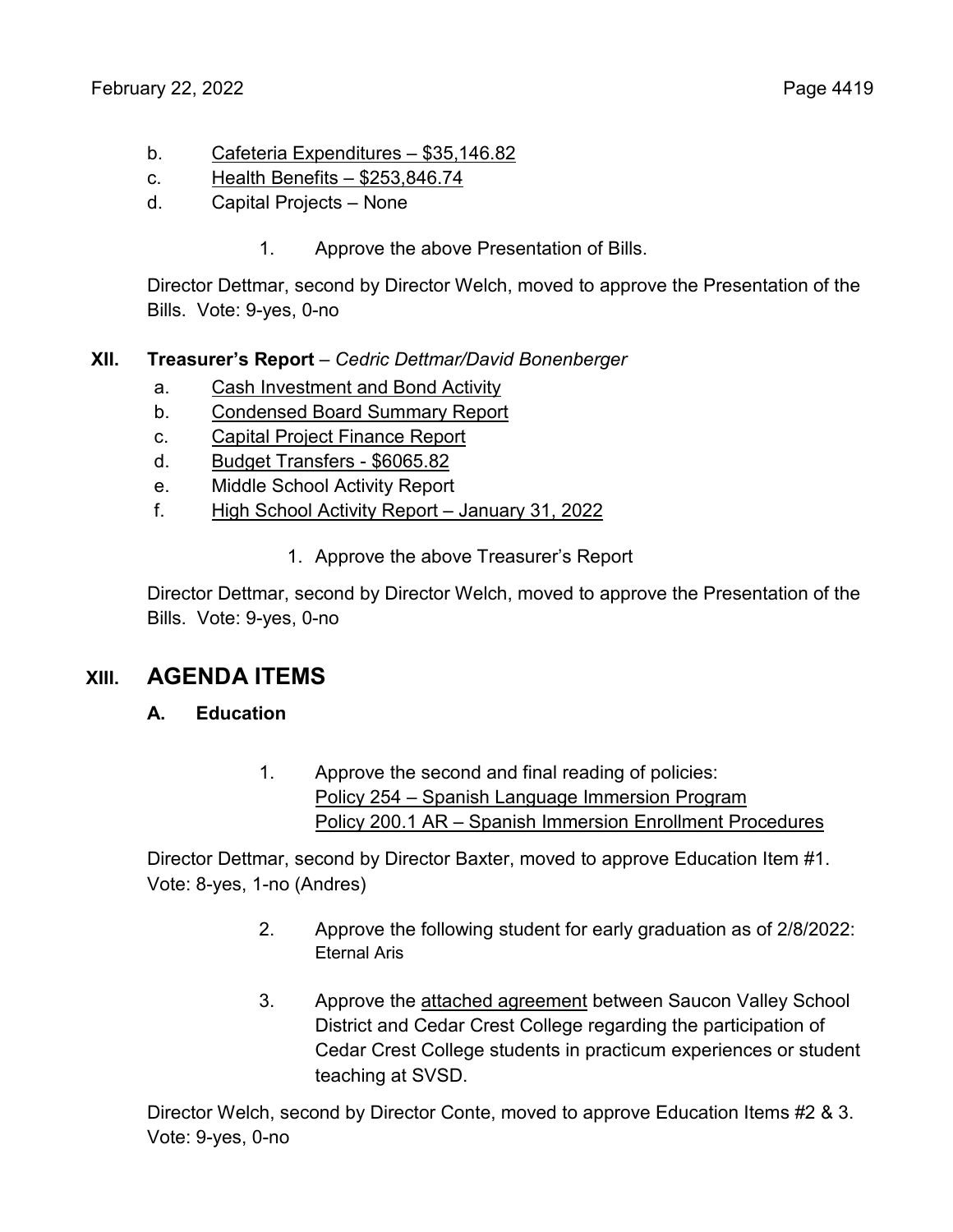#### **B. Personnel**

- 1. Approve Dolores Everhart as a full-time elementary school administrative assistant at an hourly rate of \$18.13 with benefits per the current Administrative Assistants and Clerical Compensation & Benefits Plan. Ms. Everhart is transferring from a paraprofessional position. She is replacing Jeanne McKeown who retired.
- 2. Approve a medical leave for Robert Kachmar, middle school science teacher beginning March 1, 2022. He will be using 30 sick days prior to enacting FMLA which will then run concurrently with any additional time off. Mr. Kachmar's anticipated return to work will be approximately April 26, 2022, or when released by his physician.
- 3. Approve the following paid positions for the Saucon Valley Fine Arts high school show, pending completion of employment paperwork:

Brett Oliveira - Assistant Director/Tech Director \$1,313 Todd Burkel - Production Staff \$505 Elizabeth Gilkeson - Vocal Director \$1,313 Meghan Viscomi - Choreographer \$1,313

- 4. Approve an extension for Dzana Krcic, Kindergarten long-term substitute, from February 28, 2022, until the end of the 2021-22 school year. Base salary is \$54,182 (B, Step 1). Ms. Krcic is replacing Julie Arena, who will be on extended maternity leave during this time.
- 5. Approve the following 2021-22 spring coaches:

#### **Jr. High Softball:**

Abigail Ingaglio - Head Coach - \$2985 Brenda Hartzell - Assist. Coach - \$1035

#### **Track & Field:**

Mark Mixa - Assist. Coach - \$3731 Rob Hinson - Assist. Coach - \$3731 Avery Wright - Assist. Coach - Volunteer

6. Approve the following day to day nurse substitutes to fill in for long term absences at a daily rate of \$175.00 until the end of 2021-2022 school year:

Kelly Miller Gina Rex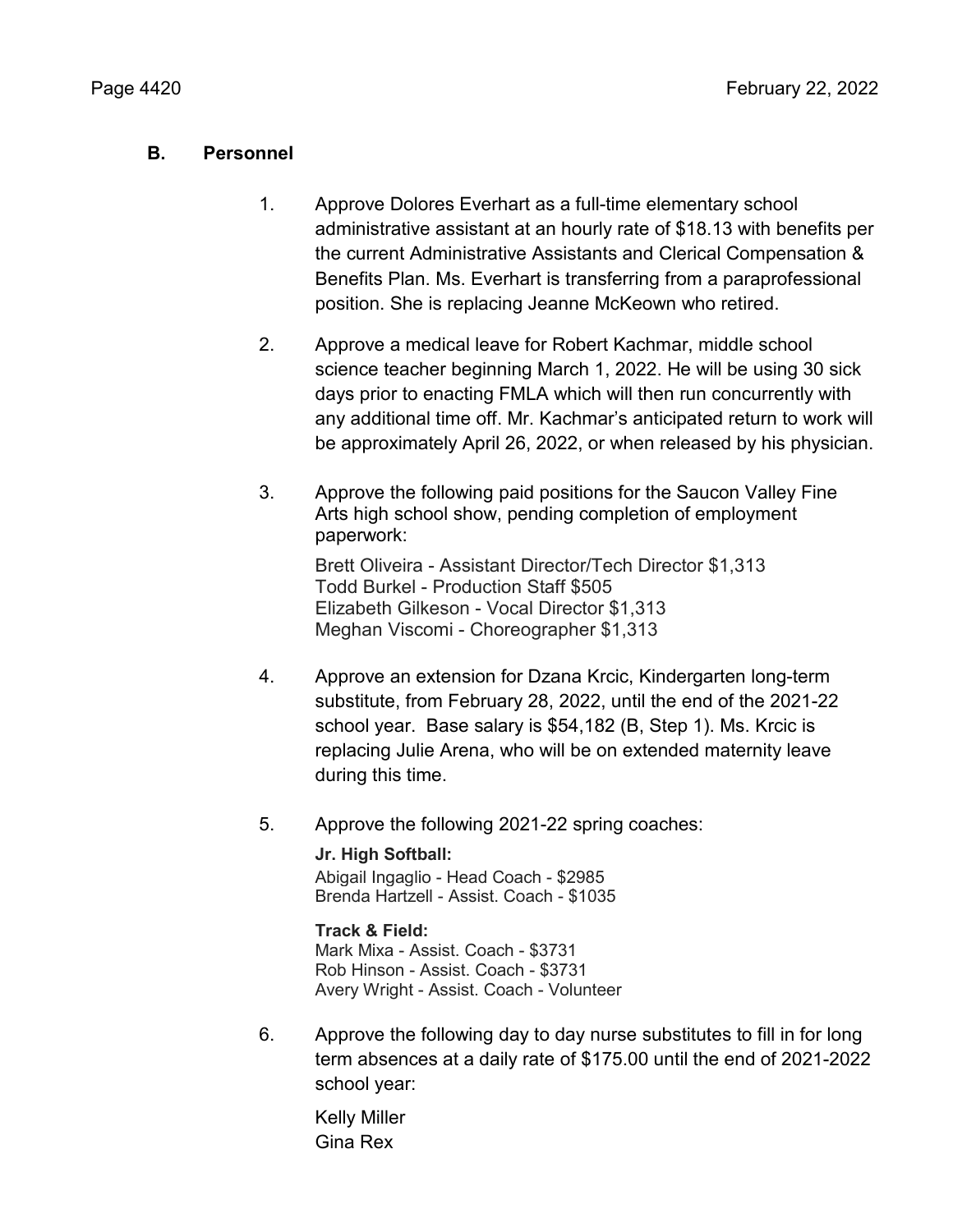- 7. Approve the resignation of James Rao, bus driver effective February 15, 2022.
- 8. Approve Deanna Davis as a part-time paraprofessional, for 5.5 hours per day, 27.5 hours per week, \$19.67 per hour with benefits per the current Educational Support Staff Compensation and Benefits Plan, effective upon completion of employment paperwork.
- 9. Approve the following 2021-2022 substitute teachers:

Gail Nolf - Cooperative Education 7-12, Accounting 7-12, Office Technologies 7-12

Director Dettmar, second by Director Baxter, moved to approve Personnel Items #1 - 9. Vote: 9-yes, 0-no

#### **C. Facilities**

A. Facilities Committee Summary – 2/9/22

**Recommendations for Approval**

None

#### **D. Finance**

- A. Finance Committee Summary 2/16/22
- B. Middle School Roof Project
- C. Access Control System

#### **2022-2023 Budget Timeline for the 2021-2022 School Year**

**May 31, 2022** - *District Deadline* to adopt the 2021-2022 proposed final budget and upload the signed Certification of Use of PDE-2028 into the Consolidated Financial Reporting System application. **June 10, 2022** (20 days prior to final budget adoption deadline) – *District Deadline* to make the 2021- 2022 Proposed Final Budget available for public inspection on PDE-2028. **June 20, 2022** (10 days prior to final budget adoption deadline) – *District Deadline* to offer public notice of its intent to adopt the 2021-2022 final budget.

1. Approve the attached contract for service with CIU 20 for cloudbased DDoS filtering protection for \$414.59 per month for six months. January 1, 2022 – June 30, 2022.

Director Karabin, second by Director Dettmar, moved to approve Finance Item #1. Vote: 9-yes, 0-no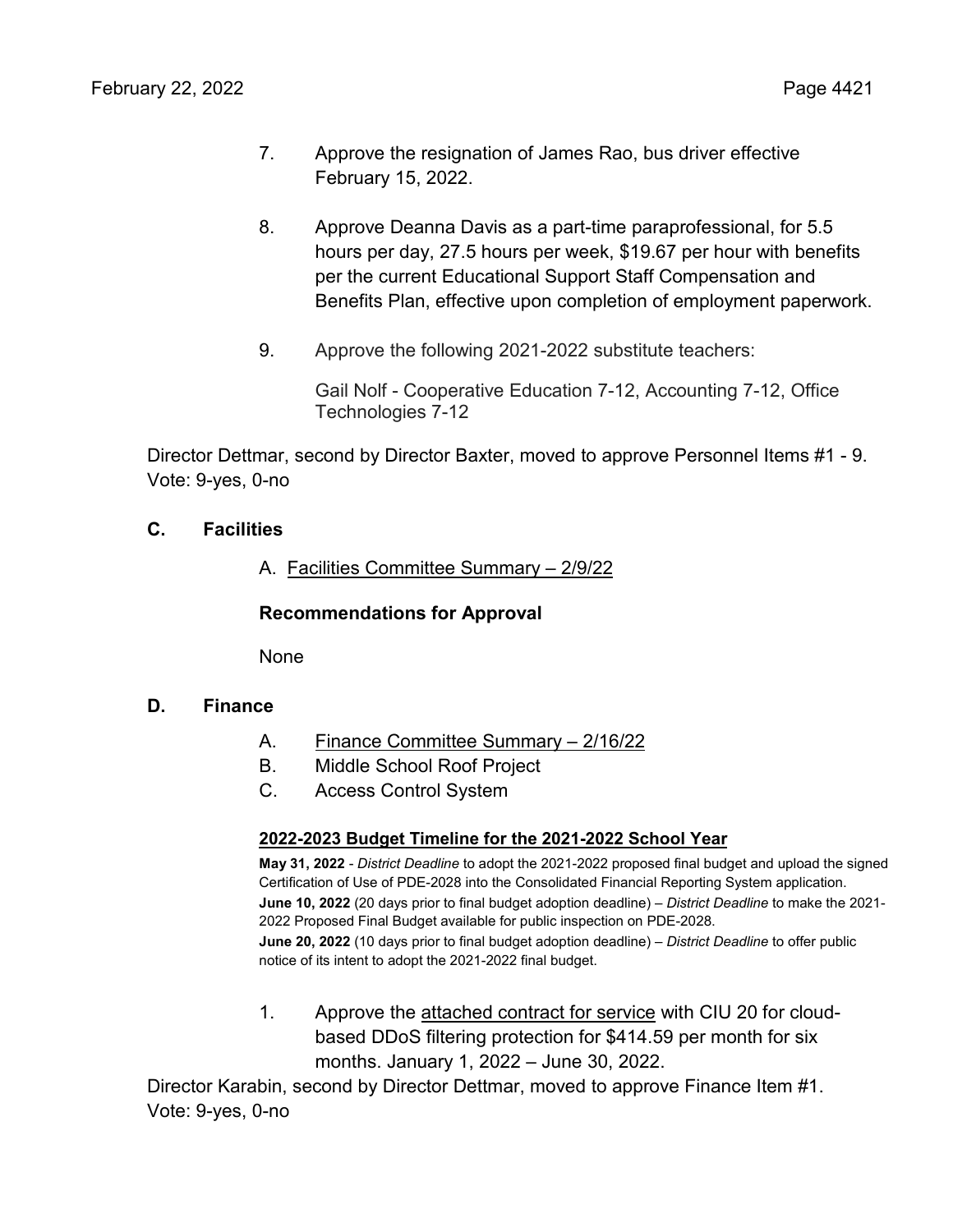- 2. Approve a contract with Garland/DBS including Base Bid, Alt 1, and Alt 2 for a total of \$907,261.00 subject to the contractor entering into a written agreement in a form acceptable to the solicitor office.
- 3. Approve contract with Keystone Fire and Security for a District-Wide Security Management Network at a cost of \$55,400.00 coming from Fund Balance.
- 4. Approve the contract with Miller Sports Construction for the refinishing of the District gymnasium floors for \$13,114.00, which is in the 2022-2023 budget.

Director Welch, second by Director Eichfeld, moved to approve Finance Item #2-4. Vote: 9-yes, 0-no

#### **E. Community Updates**

- **● SV Partnership**  *Michael Karabin and Shawn Welch*
- **● Hellertown/Lower Saucon Chamber of Commerce** *– John Conte* The Chamber is moving forward with developing a scholarship for high school seniors.
- **● Saucon Valley Foundation for Educational Innovation**  *Tracy Magnotta*
- **F. Northampton Community College** *Susan Baxter* President resumes are being reviewed.
- **G. Bethlehem Area Vo-Tech School** *– Cedric Dettmar and Bryan Eichfeld*
- **H. Colonial Intermediate Unit** *– Bryan Eichfeld*
- **I. New Business**
- **J. Old Business**

#### **XIV. Citizens' Inquiries and Comments** –

E Stern – Asked about the search for an Assistant Superintendent and a Director of Special Education.

#### **XV. Announcements**

#### **Future Meetings ~**

March 8, 2022 March 22, 2022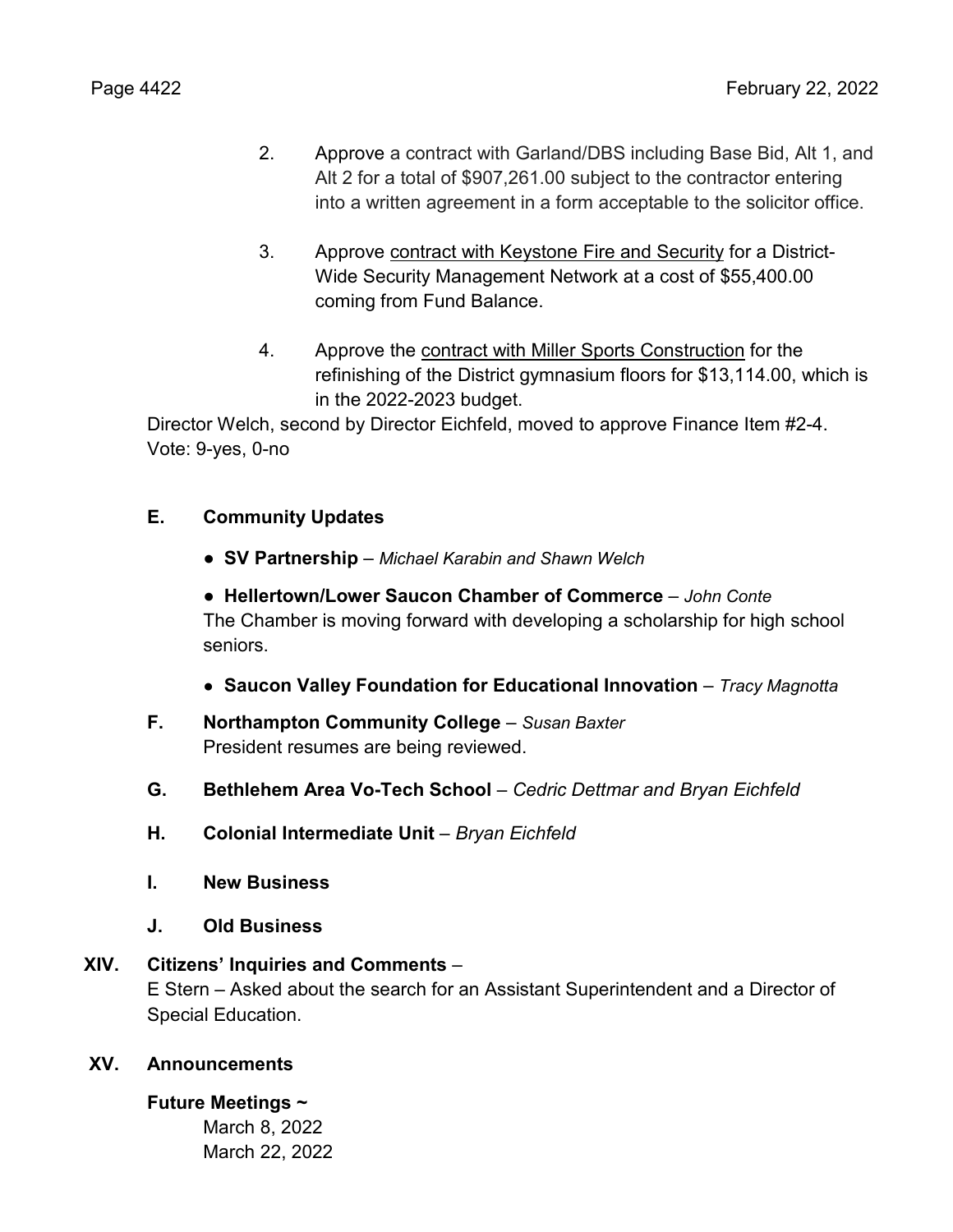February 22, 2022 **Page 4423** 

#### **XVI. Motion to Adjourn Meeting**

Director Welch, seconded by Director Karabin moved to adjourn the meeting. Vote: 9-yes, 0-no 8:02 pm

ATTEST: \_\_\_\_\_\_\_\_\_\_\_\_\_\_\_\_\_\_\_\_\_\_\_\_\_\_\_\_ \_\_\_\_\_\_\_\_\_\_\_\_\_\_\_\_\_\_\_\_\_\_\_\_\_\_\_

Secretary **President**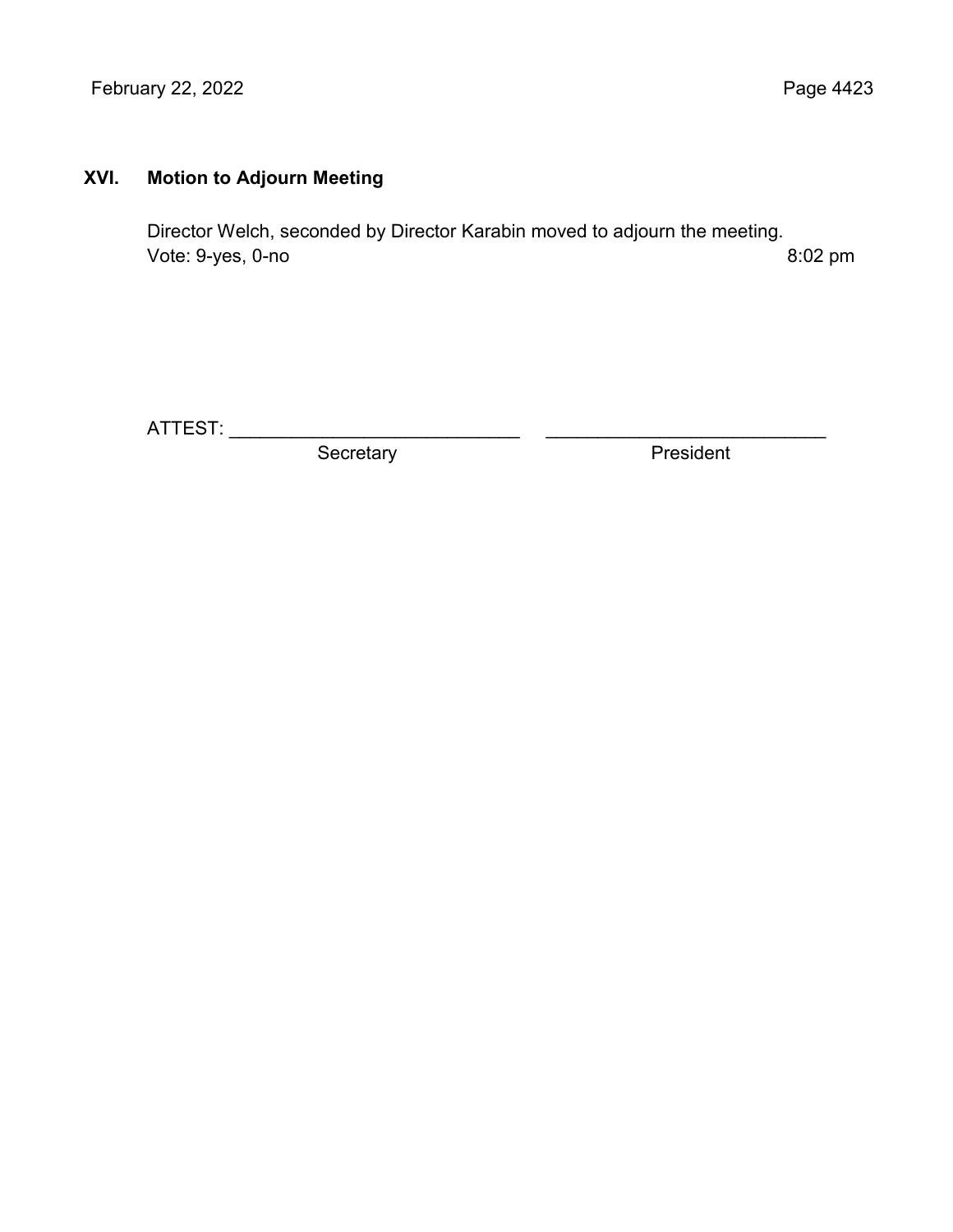Bank Account: PG - PLGIT GENERAL Payment Dates: 02/18/2022 - 03/04/2022

## **Payment Categories: Regular Checks<br>Sort: Payment Number**

| Payment#               | <b>Paymnt Dt</b>                | <b>Vendor Name</b>                                                    | <b>Description Of Purchase</b>                           | <b>Description Of Purchase</b>                  | <b>Amount</b>   |
|------------------------|---------------------------------|-----------------------------------------------------------------------|----------------------------------------------------------|-------------------------------------------------|-----------------|
| 0000059979             | 02/28/2022                      | 21ST CENTURY CYBER CHARTER TUITION - CHARTER SCHOOLS<br><b>SCHOOL</b> |                                                          | <b>SPEC ED TUITION CHARTER</b><br><b>SCHOOL</b> | 6,746.76        |
| 0000059980             | 02/28/2022                      | <b>AFLAC</b>                                                          | DED: AFLA - Full Payroll Pay Date:<br>2/24/2022          | DED: AFLA - Full Payroll Pay Date:<br>2/10/2022 | 104.84          |
| 0000059981             | 02/28/2022                      | <b>AMAZON</b>                                                         | <b>DUES &amp; FEES BUS OFFICE</b>                        | misc office supplies                            | 550.58          |
| 0000059982             | 02/28/2022                      | <b>ARTS ACADEMY CHARTER</b><br><b>SCHOOL</b>                          | SPEC ED TUITION CHARTER SCHOOL TUITION - CHARTER SCHOOLS |                                                 | 4,156.27        |
| 0000059983             | 02/28/2022                      | <b>BAVTS</b>                                                          | <b>VO-TECH TUITION 9-12</b>                              |                                                 | 56,157.00       |
| 0000059984             | 02/28/2022                      | <b>BELMONT BEHAVORIAL</b><br><b>HOSPITAL LLC.</b>                     | <b>TUITION - NON PUBLIC - ELEM</b>                       |                                                 | 360.00          |
| 0000059985             | 02/28/2022                      | <b>BOROUGH OF HELLERTOWN</b>                                          | <b>POSTAGE - REC SWIMMING</b>                            |                                                 | 960.99          |
| 0000059986             | 02/28/2022                      | <b>BSN SPORTS LLC</b>                                                 | <b>Girls Lax Supplies</b>                                |                                                 | 309.68          |
| 0000059987             | 02/28/2022                      | <b>CARDMEMBER SERVICE</b>                                             | <b>DUES &amp; FEES</b>                                   |                                                 | 5.00            |
| 0000059988             | 02/28/2022                      | <b>CHRISTOPHER SCHERER</b>                                            | supplies                                                 |                                                 | 74.48           |
| 0000059989             | 02/28/2022                      | <b>EASTON AREA HIGH SCHOOL</b>                                        | <b>Reading Olympics Team Fee</b>                         |                                                 | 40.00           |
| 0000059990             | 02/28/2022                      | <b>GENERAL HEALTHCARE</b><br><b>RESOURCES LLC</b>                     | SPEC ED - OTHER PROF SERVICE                             |                                                 | 3,983.70        |
| 0000059991             | 02/28/2022                      | IDEAS FOR INDEPENDENT LIVING Head switch, Mounts<br><b>INC</b>        |                                                          |                                                 | 2,565.00        |
| 0000059992             | 02/28/2022                      | MONTOUR SCHOOL DISTRICT                                               | <b>TUITION - OTHER LEA'S HS</b>                          |                                                 | 3,181.50        |
| 0000059993             | 02/28/2022                      | PA TURNPIKE TOLL BY PLATE                                             | <b>TRAVEL WRESTLING BOYS VARSITY</b>                     |                                                 | 48.40           |
| 0000059994             | 02/28/2022                      | PPL ELECTRIC UTILITIES                                                | <b>ELECTRIC - PLANT OPERATIONS</b>                       |                                                 | 33,294.47       |
| 0000059995             | 02/28/2022                      | PRINTFORCE LLC.                                                       | Mailing envelopes                                        |                                                 | 327.36          |
| 0000059996             | 02/28/2022                      | <b>SCANTRON CORP.</b>                                                 | <b>GENERAL SUPPLIES</b>                                  |                                                 | 388.75          |
| 0000059997             | 02/28/2022                      | STOTZ & FATZINGER OFF.SUPPLY Name Stamp                               |                                                          | <b>SUPPLIES REGULAR 9-12</b>                    | 47.56           |
| 0000059998             | 02/28/2022                      | U-HAUL                                                                | <b>TRAVEL - HS FINE ARTS</b>                             |                                                 | 6.83            |
| 0000059999             | 02/28/2022                      | UNITED ART & EDUCATION                                                | <b>Supplies</b>                                          |                                                 | 14.38           |
|                        | * - Non-Negotiable Disbursement | + - Procurement Card Non-Negotiable                                   | # - Payable within Payment                               | D - Direct Deposit<br>P - Prenote               | C - Credit Card |
| 03/04/2022 10:58:48 AM |                                 |                                                                       | SAUCON VALLEY SCHOOL DISTRICT                            |                                                 | Page 1 of 5     |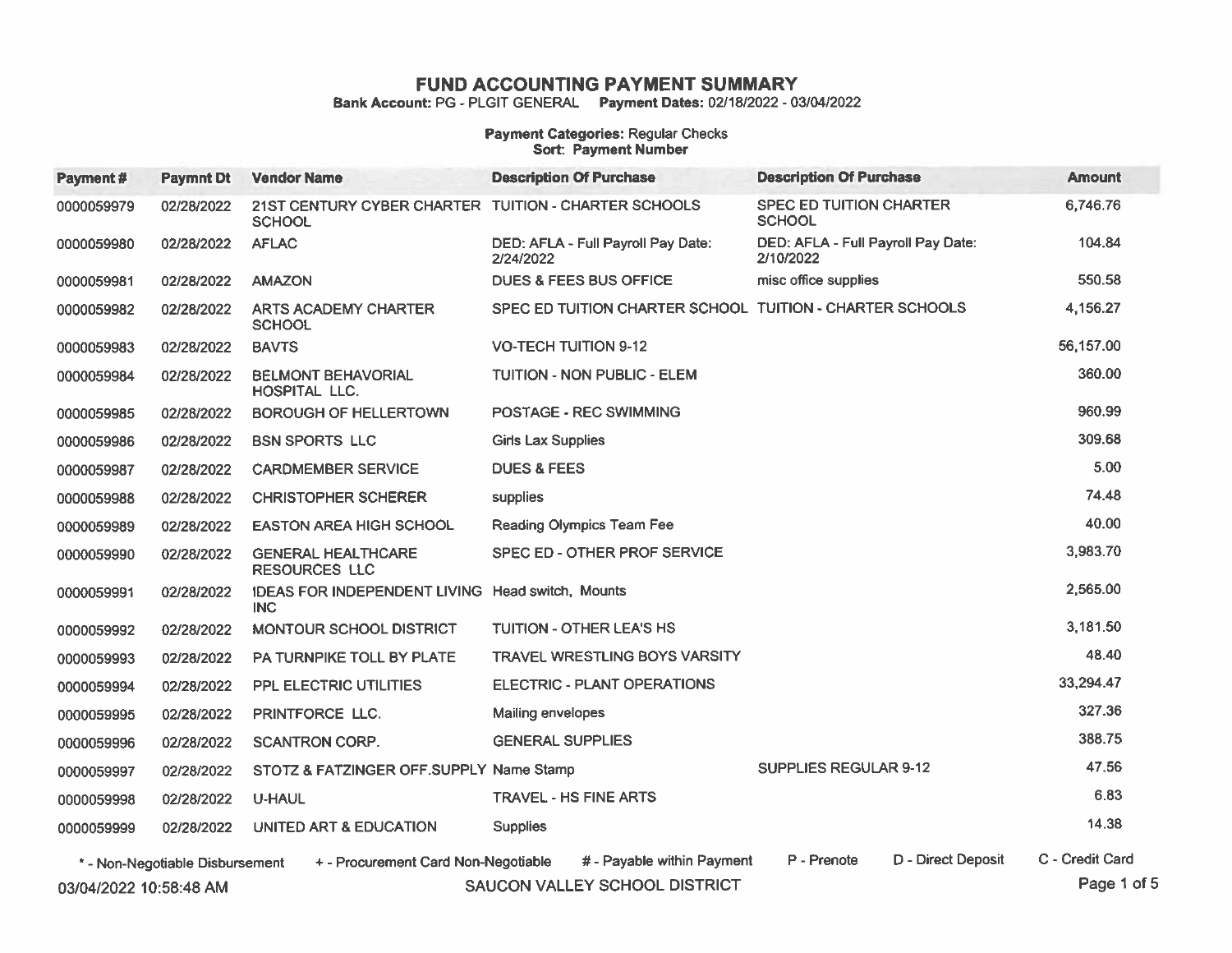Bank Account: PG - PLGIT GENERAL Payment Dates: 02/18/2022 - 03/04/2022

## Payment Categories: Regular Checks<br>Sort: Payment Number

| Payment#   | <b>Paymnt Dt</b> | <b>Vendor Name</b>                                | <b>Description Of Purchase</b>      | <b>Description Of Purchase</b>                  | <b>Amount</b> |
|------------|------------------|---------------------------------------------------|-------------------------------------|-------------------------------------------------|---------------|
| 0000060000 | 02/28/2022       | <b>W.B. MASON INC</b>                             | <b>Supplies</b>                     |                                                 | 4,716.00      |
| 0000060001 | 02/28/2022       | <b>WEISS-SCHANTZ AGENCY INC.</b>                  | <b>INSURANCE - PROP/LIAB/AUTO</b>   |                                                 | 25.695.00     |
| 0000060002 | 02/28/2022       | ABA SUPPORT SERVICES LLC                          | L SUPPORT OTHER PROF SERVICES       | <b>PROF SERVICES - MSL</b><br><b>SUPPORT</b>    | 20,878.08     |
| 0000060003 | 02/28/2022       | AERC RECYCLING SOLUTIONS                          | <b>Light Bulb Recycling</b>         |                                                 | 698.68        |
| 0000060004 | 02/28/2022       | AHOLD FINANCIAL SERVICES                          | SUPPLIES - CONSUMER ED 9-12         |                                                 | 26.51         |
| 0000060005 | 02/28/2022       | <b>ALEXIA HARSTINE</b>                            | <b>SUPPLIES - CONSUMER ED 9-12</b>  |                                                 | 216.05        |
| 0000060006 | 02/28/2022       | <b>AMAZON</b>                                     | <b>ADDITIONAL FUNDS NEEDED</b>      | <b>LAPTOP POWERCORDS</b>                        | 810.16        |
| 0000060007 | 02/28/2022       | <b>BAVTS</b>                                      | <b>VO-TECH TUITION 9-12</b>         |                                                 | 18,719.00     |
| 0000060008 | 02/28/2022       | CARBON-LEHIGH I.U. #21                            | <b>PROF EDUCATIONAL SVC - IU'S</b>  | PROFESSIONAL EDU SVC IU 5-12                    | 133.895.00    |
| 0000060009 | 02/28/2022       | <b>CINTAS CORPORATION-#101</b>                    | Uniform Rental - Mechanics          |                                                 | 32.02         |
| 0000060010 | 02/28/2022       | <b>CIRCLE OF SEASONS CHARTER</b><br><b>SCHOOL</b> | <b>TUITION - CHARTER SCHOOLS</b>    | <b>SPEC ED TUITION CHARTER</b><br><b>SCHOOL</b> | 10,632.46     |
| 0000060011 | 02/28/2022       | <b>COLONIAL INTERMEDIATE UNIT</b><br>#20          | SPECIAL ED IU CONTRACTED SVCS       |                                                 | 171,055.27    |
| 0000060012 | 02/28/2022       | <b>COMMONWEALTH OF</b><br><b>PENNSYLVANIA</b>     | <b>Storage Tank Permit</b>          |                                                 | 100.00        |
| 0000060013 | 02/28/2022       | <b>HOBBY LOBBY STORES INC.</b>                    | <b>GENERAL SUPPLIES</b>             |                                                 | 276.12        |
| 0000060014 | 02/28/2022       | <b>JIM THORPE NEIGHBORHOOD</b><br><b>BANK</b>     | <b>PRINCIPAL REDEMPTION - SVSD</b>  |                                                 | 5.355.00      |
| 0000060015 | 02/28/2022       | <b>LION COUNTRY SUPPLY</b>                        | <b>SUPPLIES TRACK GIRLS VARSITY</b> | <b>SUPPLIES TRACK BOYS VAR</b>                  | 299.75        |
| 0000060016 | 02/28/2022       | <b>PA PRINCIPALS ASSOCIATION</b>                  | <b>Dues</b>                         |                                                 | 595.00        |
| 0000060017 | 02/28/2022       | <b>STEVE WEISS MUSIC</b>                          | <b>Drum Heads</b>                   |                                                 | 638.95        |
| 0000060018 | 03/03/2022       | Complete Document Solutions, PA,<br><b>LLC</b>    | REG - LEASED COPIER - EL            | <b>REG - LEASED COPIER - MS</b>                 | 1,915.54      |
| 0000060019 | 03/03/2022       | <b>CRYSTAL SPRINGS</b>                            | SUPPLIES - PLANT OPERATIONS         | SUPPLIES - SUPERINTENDENT<br><b>OFF</b>         | 133.19        |

SAUCON VALLEY SCHOOL DISTRICT

\* - Non-Negotiable Disbursement

+ - Procurement Card Non-Negotiable

# - Payable within Payment P - Prenote C - Credit Card

D - Direct Deposit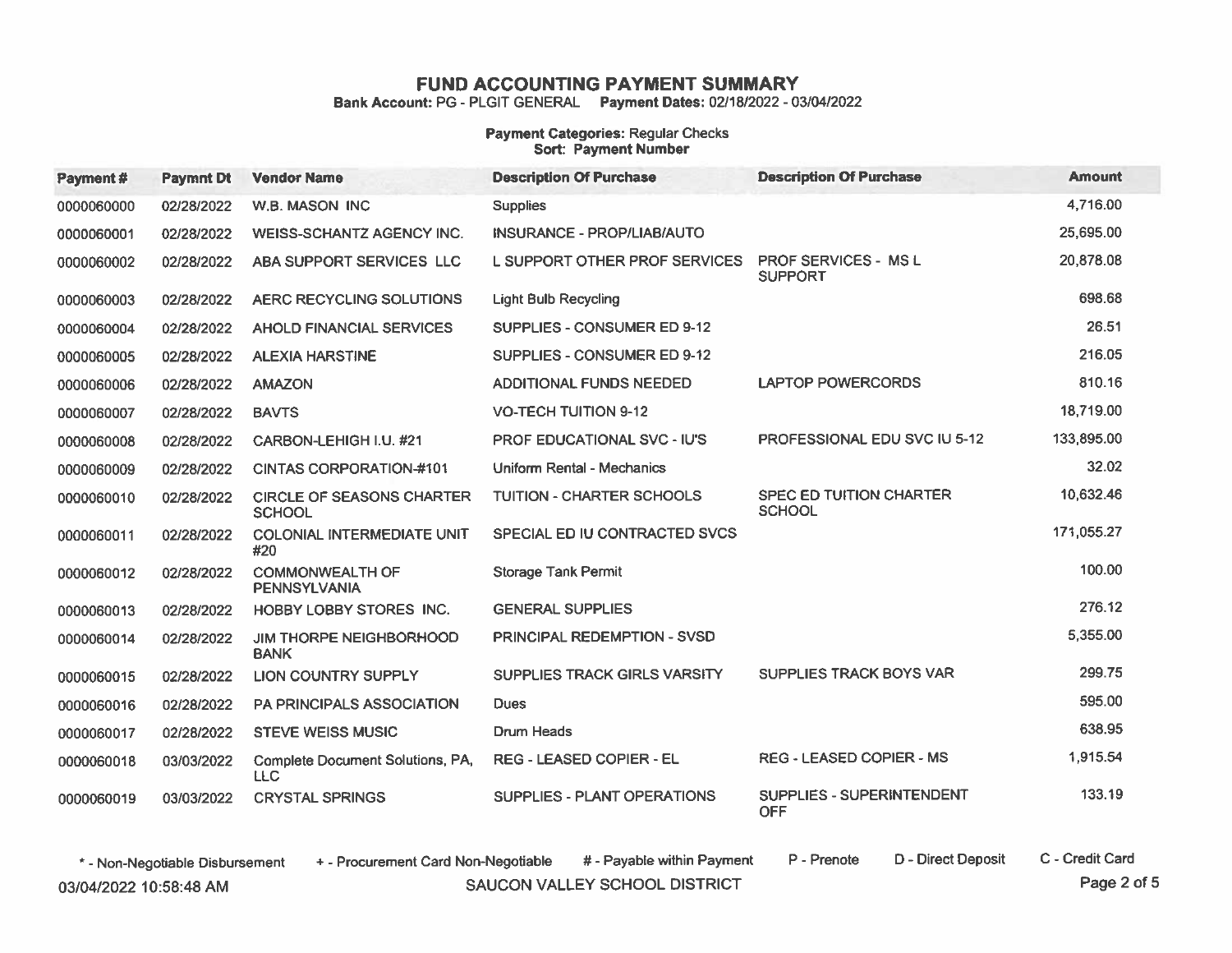Bank Account: PG - PLGIT GENERAL Payment Dates: 02/18/2022 - 03/04/2022

## Payment Categories: Regular Checks<br>Sort: Payment Number

| Payment#              | <b>Paymnt Dt</b> | <b>Vendor Name</b>                                                                                     | <b>Description Of Purchase</b>        | <b>Description Of Purchase</b>           | <b>Amount</b>   |
|-----------------------|------------------|--------------------------------------------------------------------------------------------------------|---------------------------------------|------------------------------------------|-----------------|
| 0000060020            | 03/03/2022       | FOLLETT SCHOOL SOLUTIONS<br>INC.                                                                       | <b>Books/Periodicals</b>              |                                          | 113.76          |
| 0000060021            | 03/03/2022       | <b>GENERAL HEALTHCARE</b><br><b>RESOURCES LLC</b>                                                      | SPEC ED - OTHER PROF SERVICE          | L SUPPORT OTHER PROF<br><b>SERVICES</b>  | 2,025.87        |
| 0000060022            | 03/03/2022       | HILLYARD - DELAWARE VALLEY                                                                             | Ride On Scrubber Repair               |                                          | 1,783.10        |
| 0000060023            | 03/03/2022       | <b>HRdirect</b>                                                                                        | <b>SUPPLIES - BUSINESS OFFICE</b>     |                                          | 1,784.79        |
| 0000060024            | 03/03/2022       | <b>IntegraOne</b>                                                                                      | <b>Veeam Renewal</b>                  |                                          | 1,195.59        |
| 0000060025            | 03/03/2022       | <b>INTEGRITEC INC.</b>                                                                                 | <b>Water Treatment Service</b>        |                                          | 445.00          |
| 0000060026            | 03/03/2022       | J.W. PEPPER & SON INC.                                                                                 | <b>Blanket PO for Jazz Band Music</b> | <b>GENERAL SUPPLIES</b>                  | 95.99           |
| 0000060027            | 03/03/2022       | <b>KB GRAPHICS</b>                                                                                     | <b>SUPPLIES - ATHLETICS</b>           |                                          | 30.00           |
| 0000060028            | 03/03/2022       | <b>KISTLER O'BRIEN</b>                                                                                 | Service Call - Sprinkler              |                                          | 475.50          |
| 0000060029            | 03/03/2022       | LOWE AND MOYER GARAGE INC.                                                                             | SUPPLIES - TRANSPORTATION             |                                          | 301.77          |
| 0000060030            | 03/03/2022       | <b>MESKO GLASS &amp; MIRROR CO.</b><br>INC.                                                            | Install Door Glass - Bus #13          |                                          | 225.00          |
| 0000060031 03/03/2022 |                  | <b>MICHAEL HEITER</b>                                                                                  | <b>GENERAL SUPPLIES</b>               |                                          | 1,134.00        |
| 0000060032            | 03/03/2022       | MICROBAC LABORATORIES INC.                                                                             | Water Testing - High School Pool      |                                          | 131.20          |
| 0000060033            | 03/03/2022       | NORTH EAST PARTS GROUP LLC. Auto Parts Supplier                                                        |                                       |                                          | 425.14          |
| 0000060034            | 03/03/2022       | PEDIATRIC THERAPEUTIC<br><b>SERVICES INC.</b>                                                          | <b>PROF SVCS</b>                      |                                          | 18,723.77       |
| 0000060035            | 03/03/2022       | <b>PENN POWER GROUP</b>                                                                                | <b>Road Call for Bus</b>              |                                          | 910.02          |
| 0000060036            | 03/03/2022       | PENNSYLVANIA VIRTUAL<br><b>CHARTER</b>                                                                 | <b>TUITION - CHARTER SCHOOLS</b>      | SPEC ED TUITION CHARTER<br><b>SCHOOL</b> | 8,041.99        |
| 0000060037            | 03/03/2022       | <b>QUAKER CITY PAPER</b>                                                                               | SUPPLIES - PLANT OPERATIONS           |                                          | 44.00           |
| 0000060038            | 03/03/2022       | Simpson Plumbing-Heating-A/C Inc.                                                                      | <b>HS Plumbing</b>                    |                                          | 1,830.00        |
| 0000060039            | 03/03/2022       | <b>ST. LUKE'S HOSPITAL</b>                                                                             | Drug & Alcohol Testing                | Physicals                                | 422.00          |
| 0000060040            | 03/03/2022       | <b>TRIUS INC.</b>                                                                                      | <b>Gear Belt</b>                      |                                          | 140.00          |
|                       |                  | $^{\star}$ . Non-Negotiable Disbursement $\rightarrow$ - Procurement Card Non-Negotiable $\rightarrow$ | # - Pavable within Payment            | D - Direct Deposit<br>P - Prenote        | C - Credit Card |

SAUCON VALLEY SCHOOL DISTRICT

\* - Non-Negotiable Disbursement

+ - Procurement Card Non-Negotiable

# - Payable within Payment

D - Direct Deposit

C - Credit Card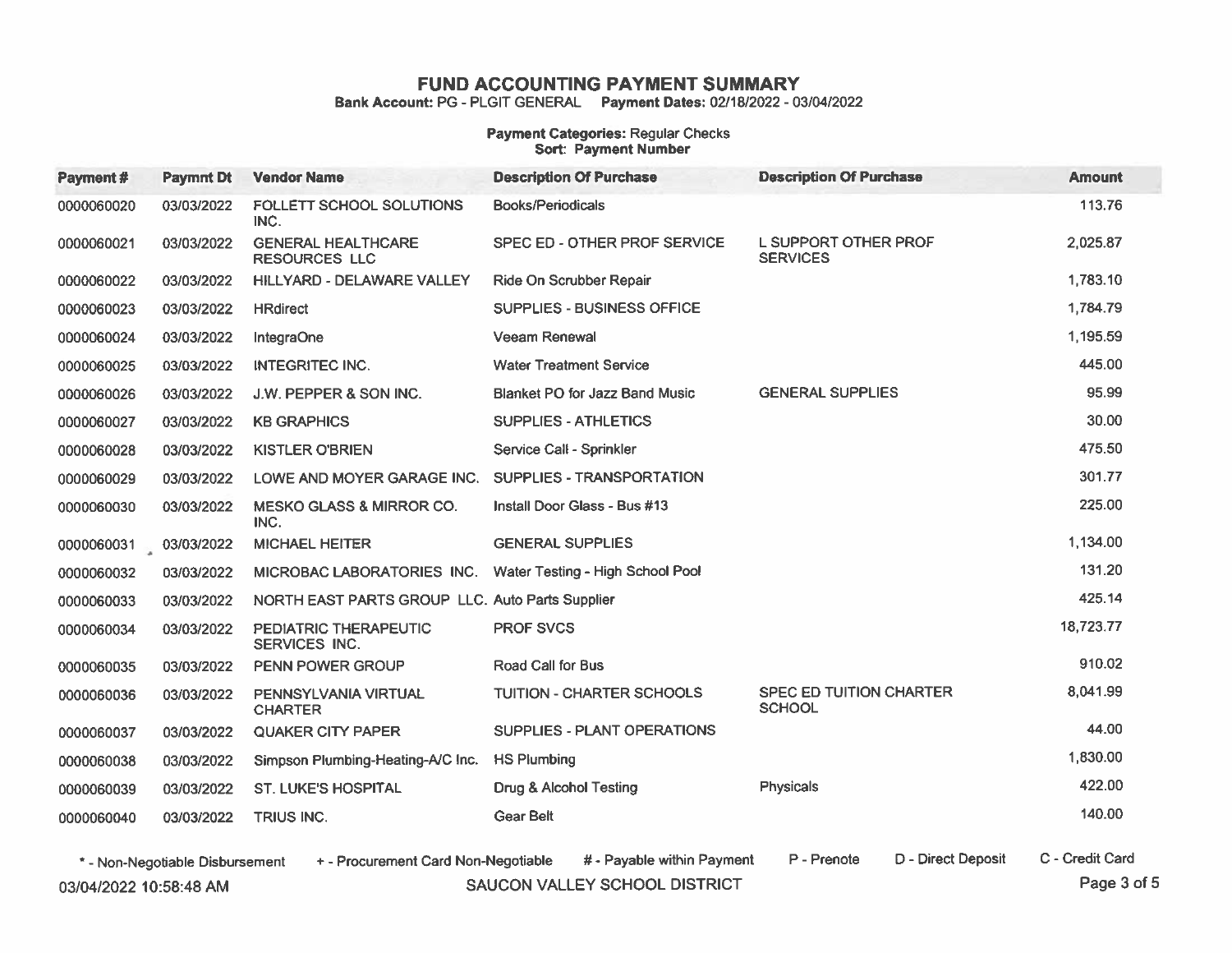Bank Account: PG - PLGIT GENERAL Payment Dates: 02/18/2022 - 03/04/2022

#### Payment Categories: Regular Checks **Sort: Payment Number**

| Payment #  | <b>Paymnt Dt</b> | <b>Vendor Name</b>                                    | <b>Description Of Purchase</b>        | <b>Description Of Purchase</b> | <b>Amount</b> |
|------------|------------------|-------------------------------------------------------|---------------------------------------|--------------------------------|---------------|
| 0000060041 | 03/03/2022       | TYLER TECHNOLOGIES INC.                               | <b>Bus Routing Software</b>           |                                | 6,447.60      |
| 0000060042 | 03/03/2022       | <b>UGI SOUTH</b>                                      | NATURAL GAS - PLANT OPERATIONS        |                                | 99.87         |
| 0000060043 | 03/03/2022       | UNITED ELECTRIC SUPPLY CO.<br>INC.                    | Maintenance Supplies - Electrical     |                                | 810.51        |
| 0000060044 | 03/03/2022       | <b>WESTERN PSYCHOLOGICAL</b><br><b>SERVICES</b>       | evaluation protocols                  |                                | 58.30         |
| 0000060045 | 03/03/2022       | <b>XEROX FINANCIAL SERVICES</b>                       | <b>LEASED COPIER</b>                  |                                | 11,398.00     |
| 0000060046 | 03/03/2022       | <b>Zoll Medical Corporation</b>                       | <b>AED Pads - Adult</b>               |                                | 2,700.00      |
| 0000060047 | 03/03/2022       | <b>KENNETH R. ZIMMERMAN</b>                           | <b>PURCHASED PRO&amp;TECH SVCS</b>    |                                | 2,000.00      |
| 0000060048 | 03/04/2022       | ABA SUPPORT SERVICES LLC                              | L SUPPORT OTHER PROF SERVICES         |                                | 13,374.30     |
| 0000060049 | 03/04/2022       | <b>AMAZON</b>                                         | SUPPLIES - PLANT OPERATIONS           |                                | 143.63        |
| 0000060050 | 03/04/2022       | <b>BSN SPORTS LLC</b>                                 | <b>Boys Basketball Supplies</b>       |                                | 829.64        |
| 0000060051 | 03/04/2022       | <b>CINTAS CORPORATION#101</b>                         | <b>Uniform Rental - Mechanics</b>     |                                | 16.01         |
| 0000060052 | 03/04/2022       | <b>COUNTRY INN &amp; SUITES BY</b><br><b>RADISSON</b> | TRAVEL-CONFERENCES/SEMINARS           |                                | 117.02        |
| 0000060053 | 03/04/2022       | <b>EISENHART GLORIA</b>                               | <b>SENIOR CITIZENS TAX REBATE</b>     |                                | 500.00        |
| 0000060054 | 03/04/2022       | Farannte Michael                                      | <b>SENIOR CITIZENS TAX REBATE</b>     |                                | 300.00        |
| 0000060055 | 03/04/2022       | <b>GOPHER</b>                                         | <b>PE Instructional Supplies</b>      |                                | 139.80        |
| 0000060056 | 03/04/2022       | <b>GRAINGER</b>                                       | SUPPLIES - PLANT OPERATIONS           | ADDITIONAL FUNDS NEEDED        | 3,984.89      |
| 0000060057 | 03/04/2022       | HILLYARD - DELAWARE VALLEY                            | <b>Custodial Equipment Repair</b>     |                                | 1,073.00      |
| 0000060058 | 03/04/2022       | HOME DEPOT CREDIT SERVICES                            | <b>SUPPLIES - ARTS AND THEATRE</b>    |                                | 947.70        |
| 0000060059 | 03/04/2022       | J.W. PEPPER & SON INC.                                | <b>Blanket PO for Jazz Band Music</b> | <b>GENERAL SUPPLIES</b>        | 134.09        |
| 0000060060 | 03/04/2022       | Johnson Doris                                         | SENIOR CITIZENS TAX REBATE            |                                | 250.00        |
| 0000060061 | 03/04/2022       | JOHNSON CONTROLS FIRE<br><b>PROTECTION LP</b>         | <b>Fire ALarm Monitoring</b>          |                                | 720.00        |

SAUCON VALLEY SCHOOL DISTRICT

\* - Non-Negotiable Disbursement

+ - Procurement Card Non-Negotiable

# - Payable within Payment

D - Direct Deposit P - Prenote

C - Credit Card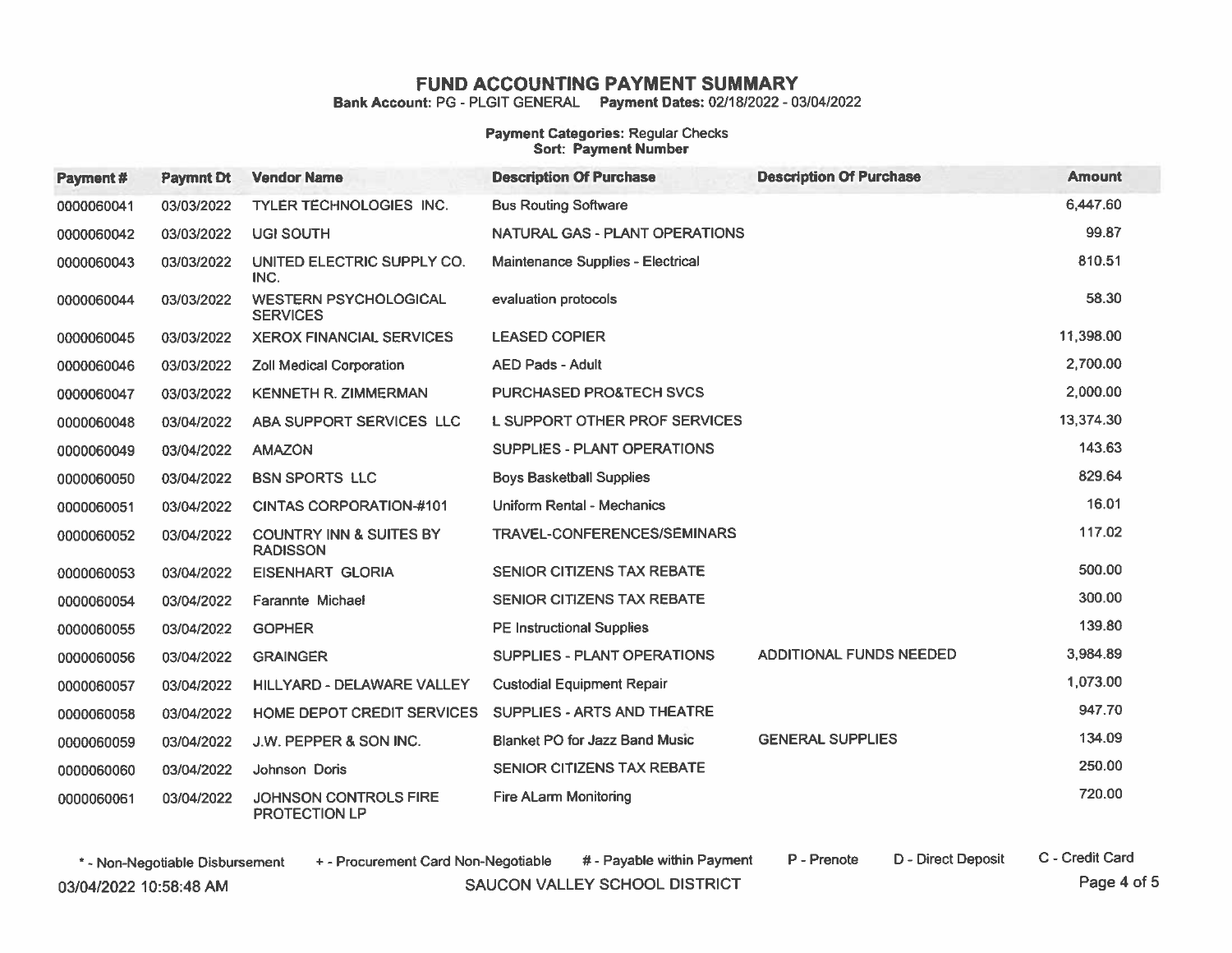Bank Account: PG - PLGIT GENERAL Payment Dates: 02/18/2022 - 03/04/2022

#### Payment Categories: Regular Checks Sort: Payment Number

| Payment #  | <b>Paymnt Dt</b> | <b>Vendor Name</b>                                 | <b>Description Of Purchase</b>   | <b>Description Of Purchase</b> | <b>Amount</b> |
|------------|------------------|----------------------------------------------------|----------------------------------|--------------------------------|---------------|
| 0000060062 | 03/04/2022       | LOWE AND MOYER GARAGE INC.                         | SUPPLIES - TRANSPORTATION        |                                | 733.63        |
| 0000060063 | 03/04/2022       | <b>MAIN LINE COMMERCIAL POOLS</b><br>INC.          | Pool Control System Repair       |                                | 12,068.00     |
| 0000060064 | 03/04/2022       | MICROBAC LABORATORIES INC.                         | Water Testing - High School Pool |                                | 65.60         |
| 0000060065 | 03/04/2022       | Roberts Oxygen Co. Inc.                            | Oxygen Supply for Pool Filter    |                                | 187.93        |
| 0000060066 | 03/04/2022       | <b>ROHRER BUS SALES INC.</b>                       | SUPPLIES - TRANSPORTATION        |                                | 665.84        |
| 0000060067 | 03/04/2022       | <b>SAUCON VALLEY MUSIC</b>                         | Guitar Maintenance               |                                | 125.00        |
| 0000060068 | 03/04/2022       | STOTZ & FATZINGER OFF.SUPPLY SUPPLIES REGULAR 9-12 |                                  |                                | 49.15         |
| 0000060069 | 03/04/2022       | T & T/LANCO INC.                                   | Service Call/Hot Water Heater    |                                | 10,259.83     |
| 0000060070 | 03/04/2022       | THE SHERWIN WILLIAMS CO.                           | Paint                            |                                | 96.10         |
| 0000060071 | 03/04/2022       | TRANE U.S. INC.                                    | <b>HVAC Motor</b>                |                                | 1,036.93      |
| 0000060072 | 03/04/2022       | <b>TuWay Communications</b>                        | <b>Radio Battery</b>             |                                | 132.73        |

**10 - GENERAL FUND** 621,754.92

| <b>Grand Total All Funds</b>                                           | 621.754.92 |
|------------------------------------------------------------------------|------------|
| <b>Grand Total Credit Cards</b>                                        | 0.00       |
| <b>Grand Total Direct Deposits</b>                                     | 0.00       |
| <b>Grand Total Manual Checks</b>                                       | 0.00       |
| <b>Grand Total Other Disbursement Non-negotiables</b>                  | 0.00       |
| <b>Grand Total Procurement Card Other Disbursement Non-negotiables</b> | 0.00       |
| <b>Grand Total Requiar Checks</b>                                      | 621,754.92 |
| <b>Grand Total All Payments</b>                                        | 621,754.92 |

C - Credit Card # - Payable within Payment D - Direct Deposit + - Procurement Card Non-Negotiable P - Prenote \* - Non-Negotiable Disbursement

SAUCON VALLEY SCHOOL DISTRICT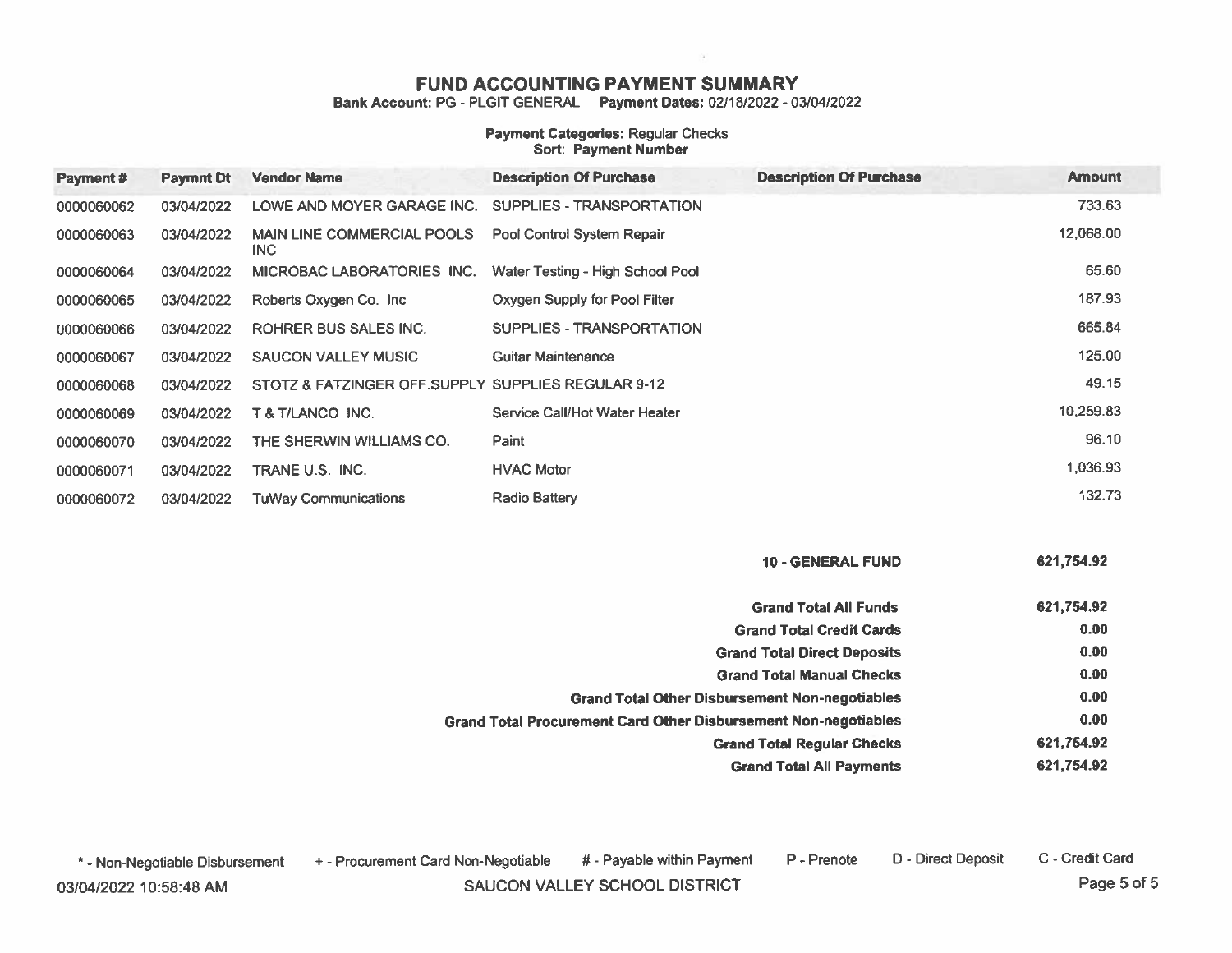Bank Account: CP - CAFE - PLGIT Payment Dates: 02/18/2022 - 03/03/2022

### **Payment Categories: Regular Checks**<br>Sort: Payment Number

| Payment #  | <b>Paymnt Dt</b> | <b>Vendor Name</b>                          | <b>Description Of Purchase</b> | <b>Description Of Purchase</b> | <b>Amount</b> |
|------------|------------------|---------------------------------------------|--------------------------------|--------------------------------|---------------|
| 0000003442 | 03/03/2022       | DERSTINE'S FOODSERVICE DIST.                | <b>FOOD</b>                    |                                | 2.430.68      |
| 0000003443 | 03/03/2022       | GOLD STAR FOODS, INC.                       | <b>FOOD</b>                    |                                | 550.20        |
| 0000003444 | 03/03/2022       | <b>HERSHEY'S CREAMERY</b><br><b>COMPANY</b> | <b>NON-REIMB FOOD COSTS</b>    |                                | 228.24        |
| 0000003445 | 03/03/2022       | J.T.M. Provisions Co. Inc.                  | <b>FOOD</b>                    |                                | 2,175.50      |
| 0000003446 | 03/03/2022       | <b>MORABITO BAKING CO.</b>                  | <b>FOOD</b>                    |                                | 477.10        |
| 0000003447 | 03/03/2022       | PENN JERSEY PAPER CO.                       | <b>SUPPLIES</b>                |                                | 762.60        |
| 0000003448 | 03/03/2022       | POCONO MOUNTAIN DAIRIES                     | <b>MILK</b>                    |                                | 6,826.98      |
| 0000003449 | 03/03/2022       | <b>Tasty Brands LLC</b>                     | <b>FOOD</b>                    |                                | 1,209.28      |
| 0000003450 | 03/03/2022       | DERSTINE'S FOODSERVICE DIST. FOOD           |                                | <b>SUPPLIES</b>                | 2,801.08      |
| 0000003451 | 03/03/2022       | <b>DRISCOLL FOODS</b>                       | <b>FOOD</b>                    |                                | 3,637.66      |
| 0000003452 | 03/03/2022       | <b>MORABITO BAKING CO.</b>                  | <b>FOOD</b>                    |                                | 137.20        |
| 0000003453 | 03/03/2022       | PENN JERSEY PAPER CO.                       | <b>SUPPLIES</b>                |                                | 46.90         |

50 - CAFETERIA 21,283.42

D - Direct Deposit

| <b>Grand Total All Funds</b>                                           | 21,283.42 |
|------------------------------------------------------------------------|-----------|
| <b>Grand Total Credit Cards</b>                                        | 0.00      |
| <b>Grand Total Direct Deposits</b>                                     | 0.00      |
| <b>Grand Total Manual Checks</b>                                       | 0.00      |
| <b>Grand Total Other Disbursement Non-negotiables</b>                  | 0.00      |
| <b>Grand Total Procurement Card Other Disbursement Non-negotiables</b> | 0.00      |
| <b>Grand Total Regular Checks</b>                                      | 21,283.42 |
| <b>Grand Total All Payments</b>                                        | 21,283.42 |

P - Prenote

\* - Non-Negotiable Disbursement 03/03/2022 12:37:10 PM

+ - Procurement Card Non-Negotiable

# - Payable within Payment

SAUCON VALLEY SCHOOL DISTRICT

C - Credit Card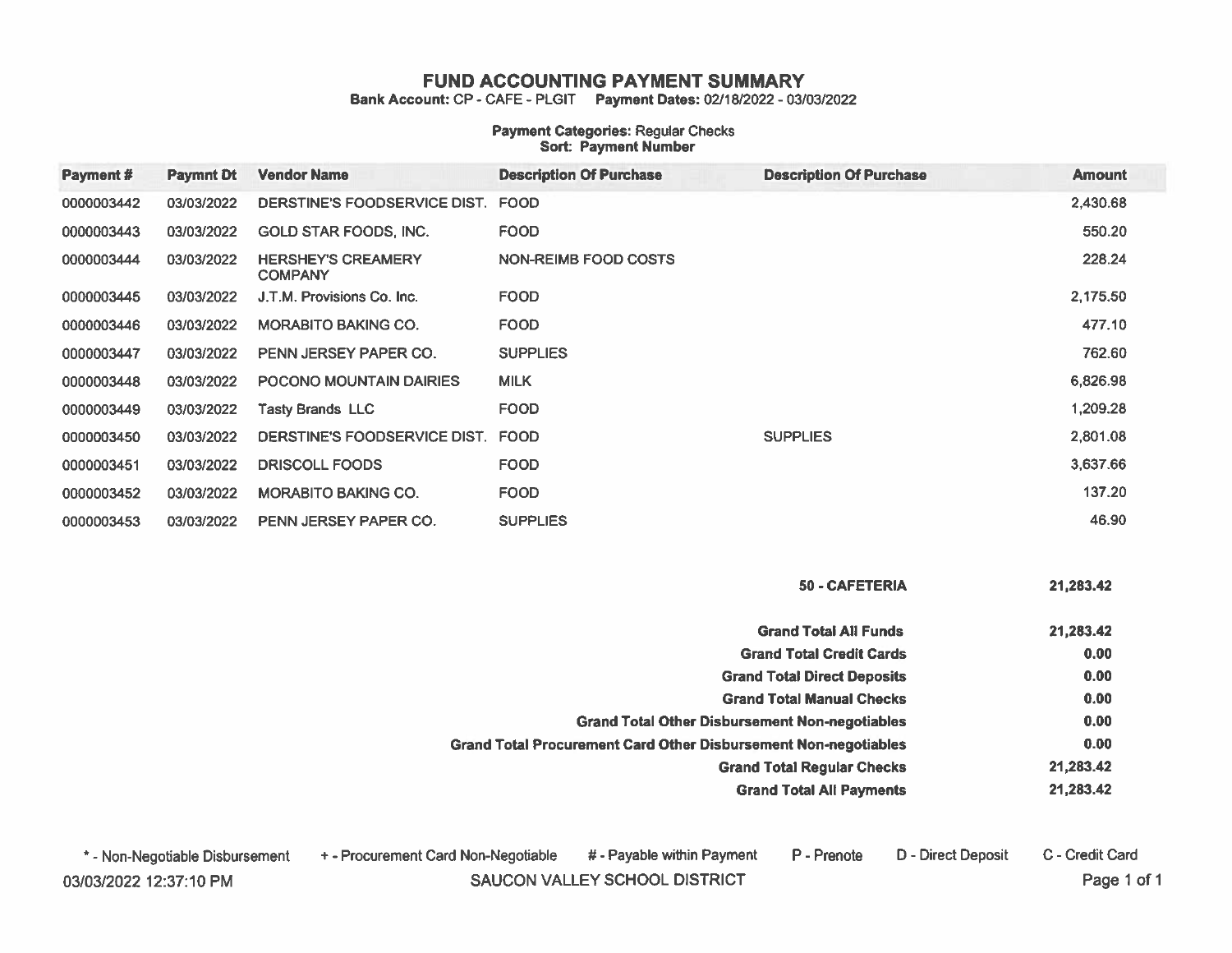#### **SAUCON VALLEY SCHOOL DISTRICT**BUSINESS OFFICE

#### BUDGETARY TRANSFER FORM 2021-2022

#### **Date: March 8, 2022**

#### TRANSFER

AMOUNT

|      | ACCOUNT#                                     |          | OUT | <b>ACCOUNT TITLE</b>                   | REASON FOR TRANSFER       |
|------|----------------------------------------------|----------|-----|----------------------------------------|---------------------------|
| - TO | 10-1110-610-000-20-000-240-000-000-0000      | 2.000.00 |     | <b>ISUPPLIES - CONSUMER ED 5-8</b>     | <b>IBALANCE ACCOUNT</b>   |
|      | FROM 10-1110-519-000-20-000-240-000-000-0000 |          |     | 2,000.00 FIELD TRIPS - CONSUMER ED 5-8 | <b>ITRANSFER OF FUNDS</b> |

**Total Transfer:** \$ 2,000.00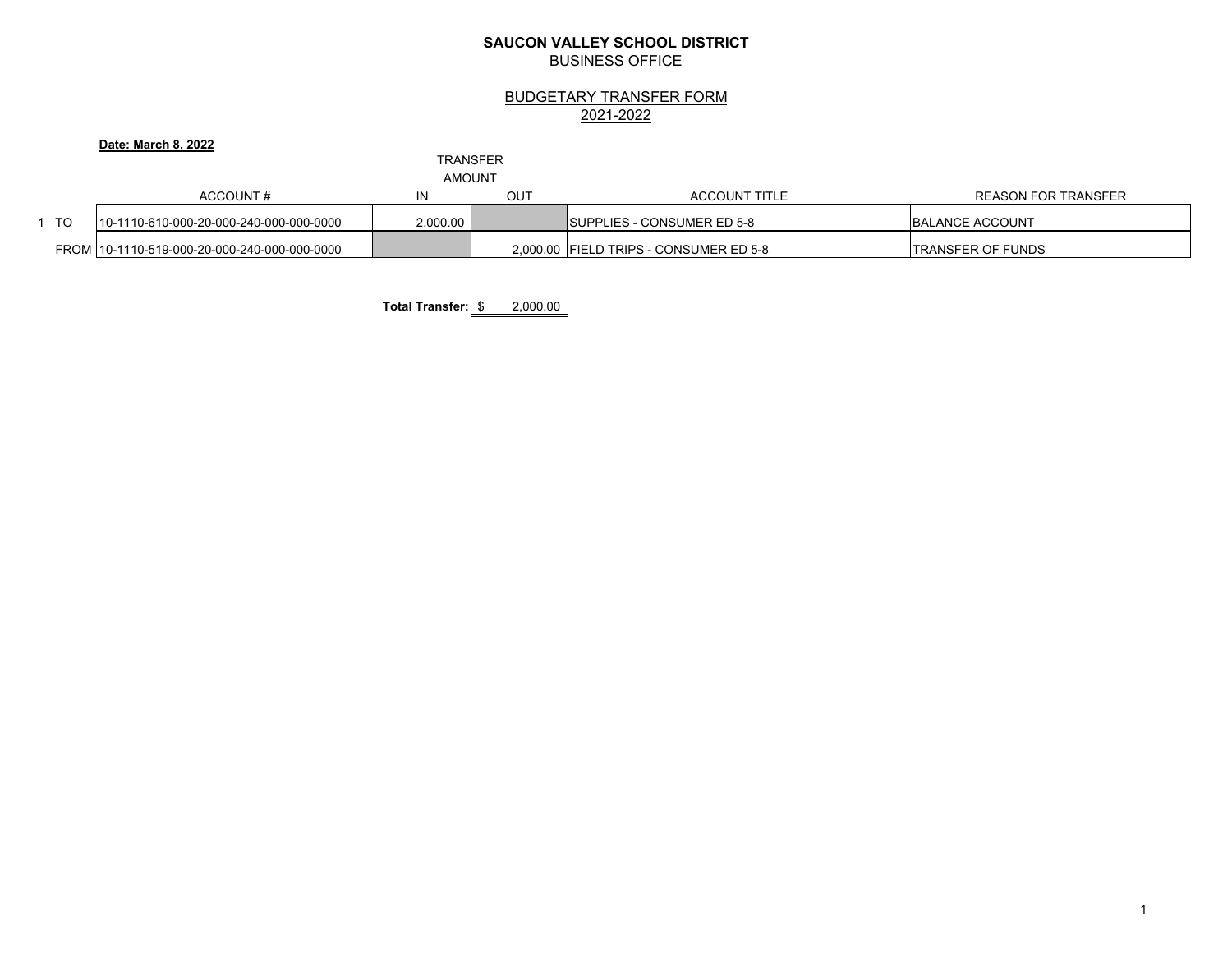#### Academic and Personnel Committee – February 23, 2022

The Academic and Personnel Committee of the Saucon Valley School Board met on February 23, 2022, in the District Office Conference Room.

The following items were on the committee agenda:

- 1. Policy 006
- 2. Policy 903

The committee agreed to move Policy 903 to the March 8<sup>th</sup> board meeting.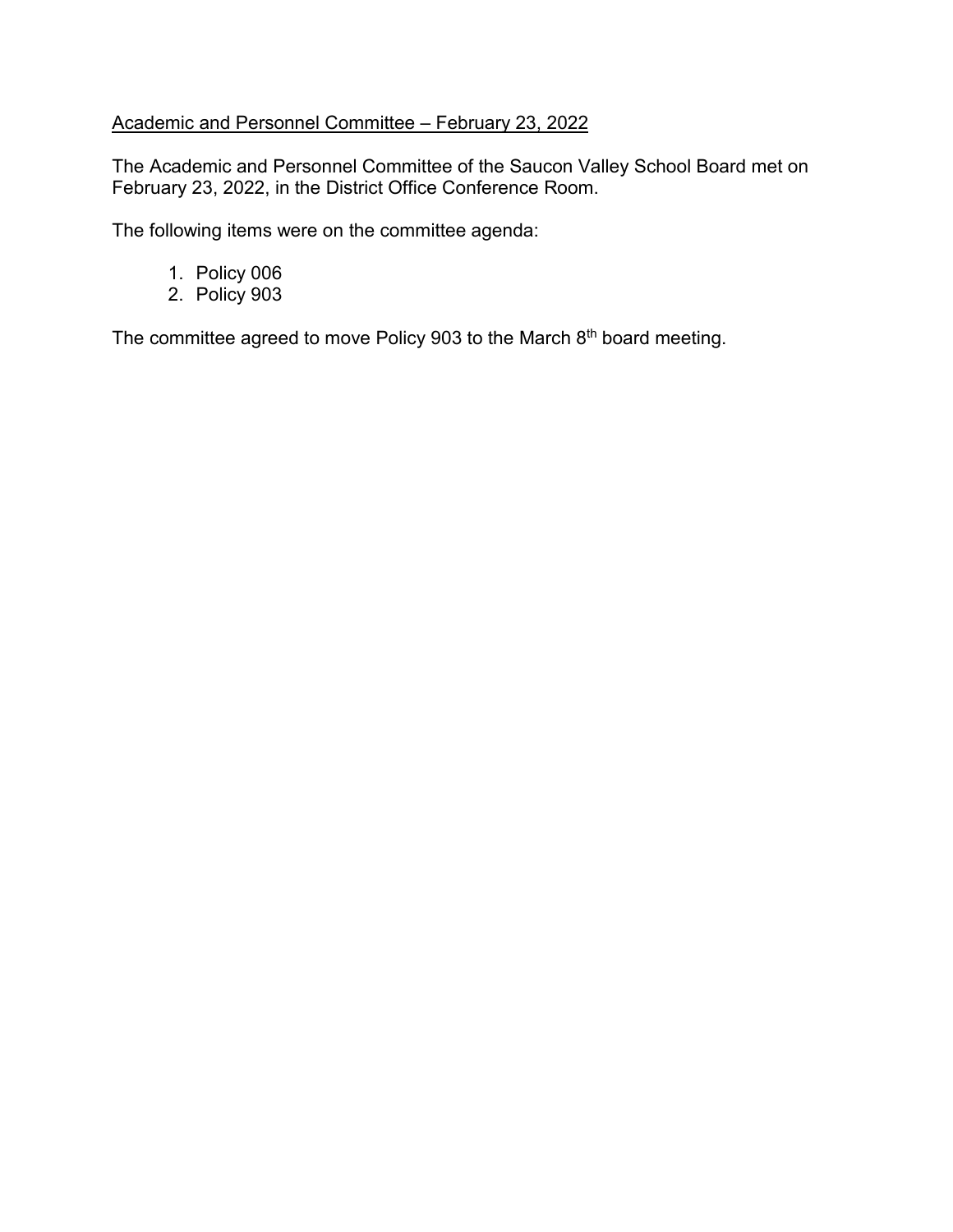#### **Saucon Valley School District**

| Policy                                             |  |
|----------------------------------------------------|--|
| Title – 903 Public Participation in Board Meetings |  |
| Section - Community                                |  |
| Adopted - July 24, 2007                            |  |
| Revised-                                           |  |
| Content                                            |  |

#### PURPOSE

The Board recognizes the value to school governance of public comment on educational issues and the importance of involving members of the public in Board meetings. The Board also recognizes its responsibility for proper governance of the district and the need to conduct its business in an orderly and efficient manner.

#### AUTHORITY

The Board shall establish guidelines to govern public participation in Board meetings necessary to conduct its meeting and to maintain order.

In order to permit fair and orderly expression of public comment, the Board shall provide an opportunity at each open meeting of the Board for residents and taxpayers to comment on matters of concern, official action, or deliberation before the Board prior to official action by the Board.

Each Board meeting shall open the courtesy of the floor to visitors at the start of the meeting relative to agenda items only, and at the closing of the meeting on any topic, and the Board may also invite evidence from the floor on a pertinent topic.

If the Board determines there is not sufficient time at a meeting for public comments, the comment period may be deferred to the next regular meeting or to a special meeting occurring before the next regular meeting.

When the Board adds an item to the agenda after the public comment period has closed, the Board shall provide an additional public comment period on the added item before any deliberation or official action is taken on the item.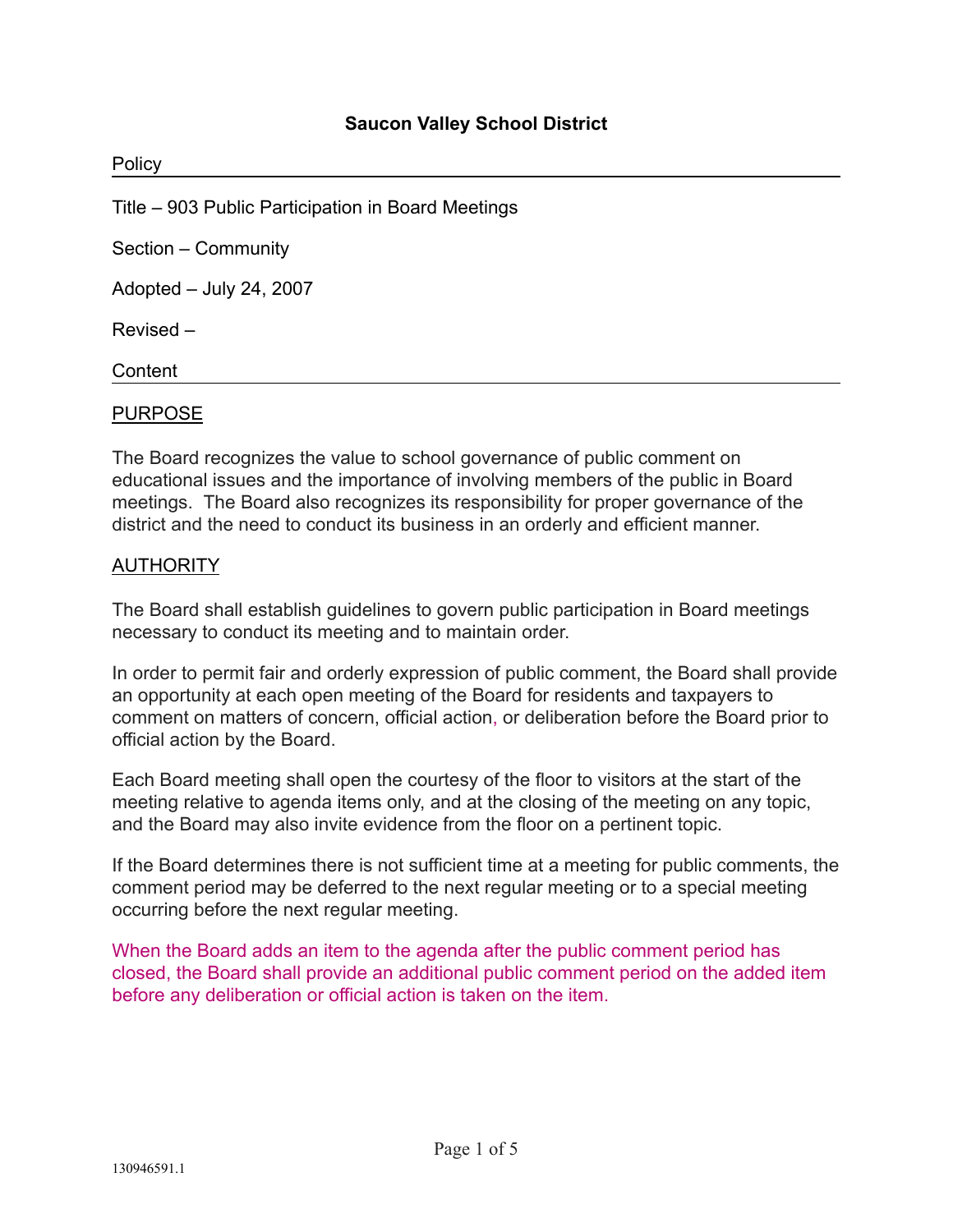#### DELEGATION OF RESPONSIBILITY

The presiding officer at each public open Board meeting shall follow Board policy for the conduct of public meetings. Where his/her ruling is disputed, it may be overruled by a majority of those Board members present and voting.

Whenever issues identified by the participant are subject to remediation under policies and procedures of the Board, they shall be dealt with in accordance with those policies and procedures and the organizational structure of the district.

The Board requires that public participants be residents or taxpayers of this district, a representative of a firm eligible to bid on materials or services solicited by the Board, a district employee, or a district student.

Participants must be recognized by the presiding officer and must preface their comments by an announcement of their name- and addressmunicipality-and groupaffiliation if applicable.

Time allotted to an individual or representative of a group to address the Board verbally or the number of times an individual or representative of a group may address the Board on a particular topic may be limited.

Public complaints shall be handled in accordance with Board policy.

Participants shall direct all statements and questions to the presiding officer and/or the Board as a whole. All statements shall be directed to the presiding officer; no participant may address or question Board members individually.

The presiding officer may:

- 1. Interrupt or terminate a participant's statement when the statement is too lengthypersonally directed, abusive, obscene, or irrelevant constitutes a threat of physical violence.
- 2. Request any individual to leave the meeting when that person does not observe reasonable decorum.
- 3. Request the assistance of law enforcement officers to remove a disorderly person when his/her conduct interferes with the orderly progress of the meeting.
- 4. Call a recess or adjourn to another time when the lack of public decorum interferes with the orderly conduct of the meeting.
- 5. Waive these rules with the approval of the Board.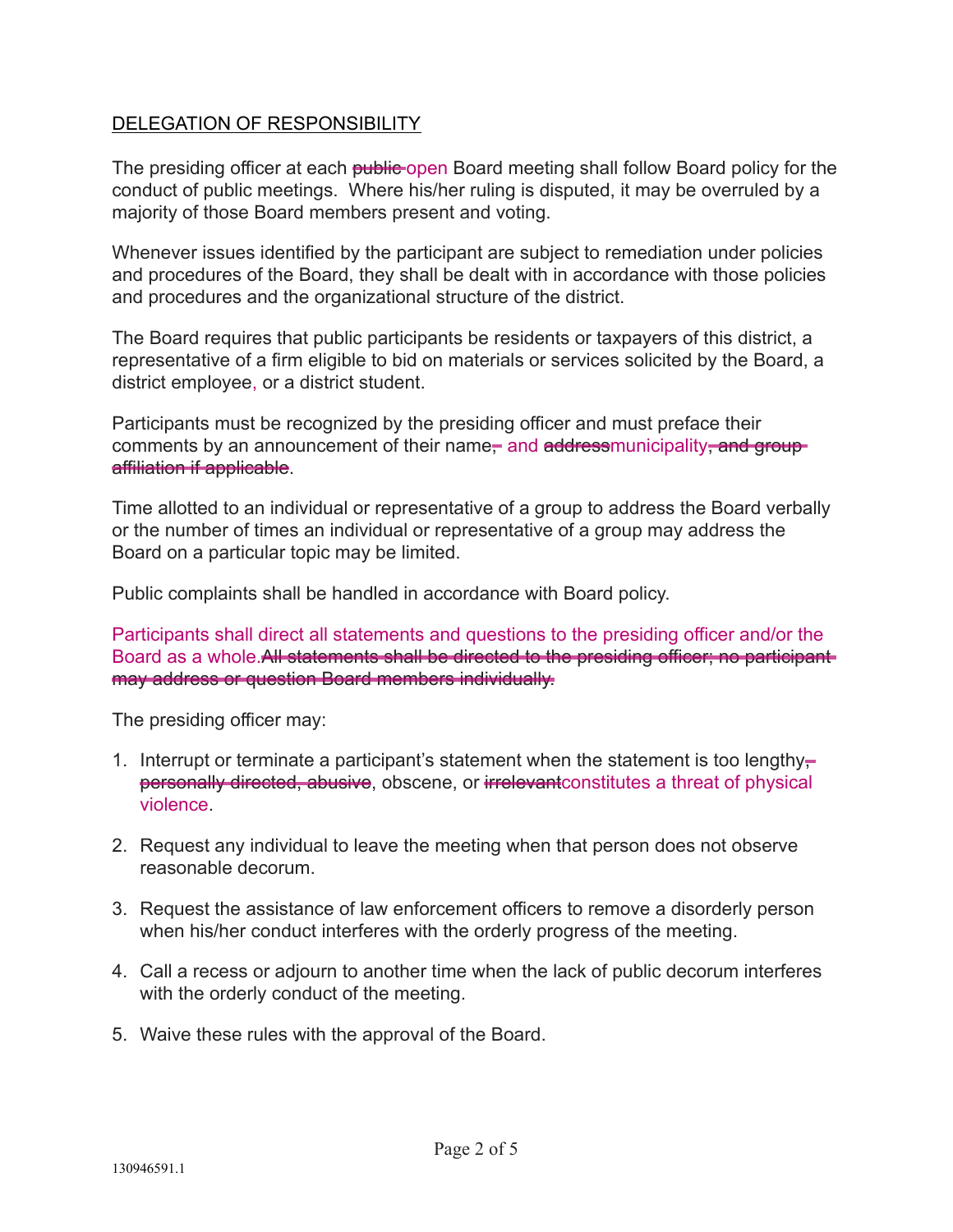Electronic recording devices and cameras, in addition to those used as official recording devices, shall be permitted at public meetings under guidelines established by the Board.

No placards or banners will be permitted within the meeting room.

The meeting agenda and all pertinent documents shall be available to the press and public at the meetings.

65 Pa. C.S.A. Sec. 701 et seq

Board Policy 006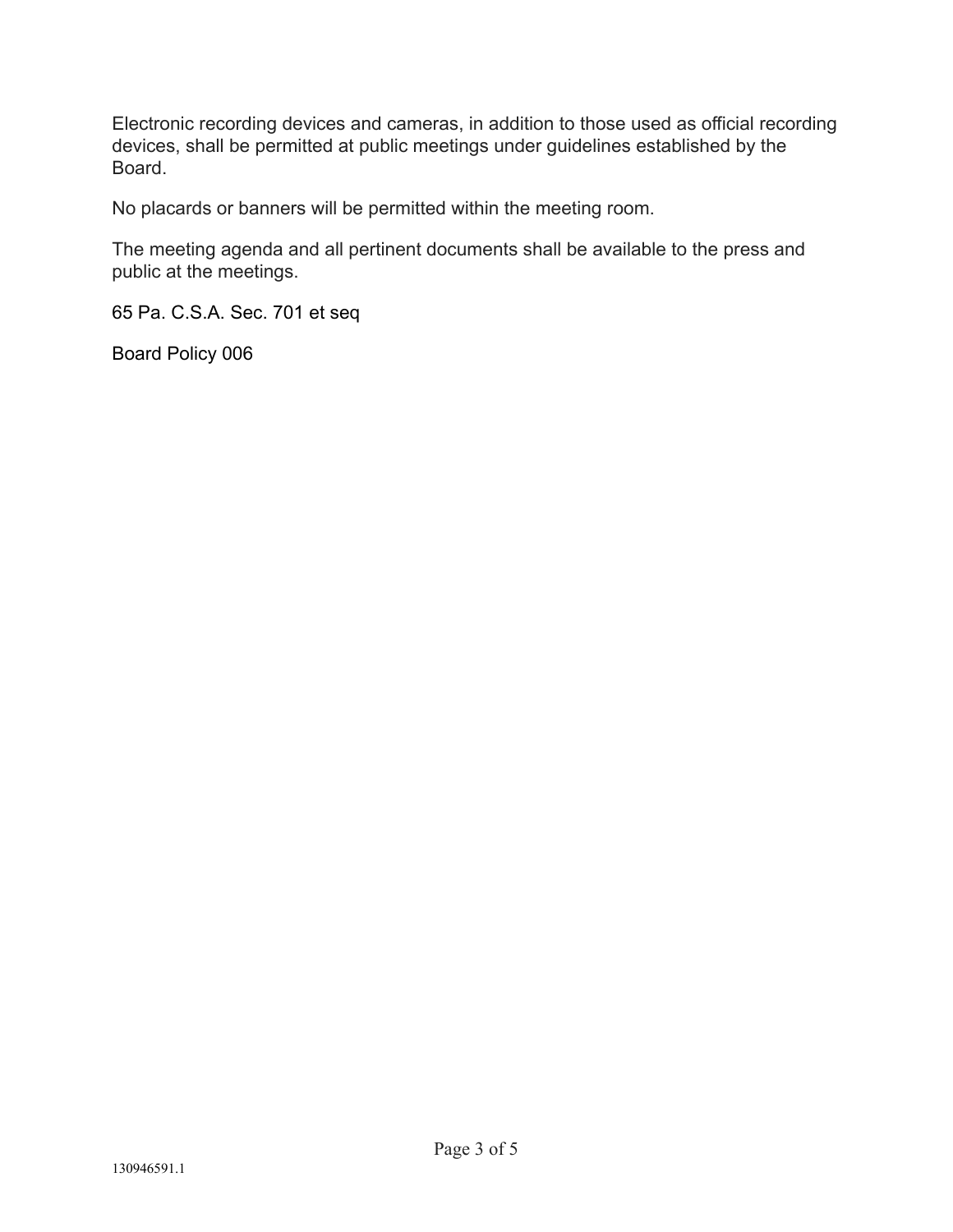#### SAUCON VALLEY SCHOOL DISTRICT Office of the Superintendent Conference/Travel Breakdown March 8, 2022

|                                                                       |                                                                                                                                                                                                                                                                                                                                                                                                                                                           | <b>Estimated Cost Breakdown</b>                                                                                                                                                        |                                                        |                                      |       | this Year | to Date    | If so, Cost | <b>Attended</b> |
|-----------------------------------------------------------------------|-----------------------------------------------------------------------------------------------------------------------------------------------------------------------------------------------------------------------------------------------------------------------------------------------------------------------------------------------------------------------------------------------------------------------------------------------------------|----------------------------------------------------------------------------------------------------------------------------------------------------------------------------------------|--------------------------------------------------------|--------------------------------------|-------|-----------|------------|-------------|-----------------|
|                                                                       | <b>Travel/Conference</b>                                                                                                                                                                                                                                                                                                                                                                                                                                  |                                                                                                                                                                                        |                                                        |                                      |       | Yes       | <b>No</b>  |             |                 |
| April $11^{th}$ –<br>$13^{th}$ , 2022                                 | This is a three day competition<br>where our students will compete<br>against other FBLA members in<br>the state of Pennsylvania in<br>attempts to earn a position at the<br>national competition. Students will<br>not only compete in their testing<br>event, but also have lots of<br>networking opportunities with<br>businesses, colleges, and other<br>leadership seminars. We currently<br>have nearly 29 students attending<br>with 2 chaperones. | <b>Registration</b><br>Lodging<br><b>Meals</b><br>Transportation<br>Sub 3 days<br>Event is<br>budgeted for<br><b>Students pay</b><br>for their own<br>registration,<br>lunch, lodging. | \$85.00<br>\$281.00<br>\$60.00<br>\$625.00<br>\$360.00 | $-0-$                                | $-0-$ | X         | \$1,214.00 |             |                 |
|                                                                       |                                                                                                                                                                                                                                                                                                                                                                                                                                                           |                                                                                                                                                                                        |                                                        |                                      |       |           |            |             |                 |
| April $11^{th}$ –<br>$13^{th}$ , 2022                                 | Same as Above<br>(Chaperone)                                                                                                                                                                                                                                                                                                                                                                                                                              | <b>Registration</b><br><b>Meals</b><br>Sub 3 days                                                                                                                                      | \$85.00<br>\$60.00<br>\$360.00                         | -0-                                  | $-0-$ | X         | \$360.00   |             |                 |
|                                                                       |                                                                                                                                                                                                                                                                                                                                                                                                                                                           |                                                                                                                                                                                        |                                                        |                                      |       |           |            |             |                 |
| February $9^{\text{th}}$ –<br>$12^{th}$ , 2022<br>3 nights<br>lodging | PIAA Wrestling Championships: 20<br>athletes, 4 coaches, 1 athletic<br>director, 1 athletic trainer, 1<br>statistician will be in attendance.<br>This is a retroactive approval as<br>participation depends on                                                                                                                                                                                                                                            | Lodging<br>Transportation<br>Sub 3 days                                                                                                                                                | \$4,089.24<br>\$450.00<br>\$360.00                     | $-0-$                                | $-0-$ | X         | \$5,220.00 |             |                 |
|                                                                       | <b>FBLA State</b><br>Competition<br>Hershey, PA<br><b>FBLA State</b><br>Competition<br>Hershey, PA<br><b>PIAA Wrestling</b><br>Dual Meet<br>Championship<br>Tournament<br>Hershey, PA                                                                                                                                                                                                                                                                     |                                                                                                                                                                                        | Total:<br>Total:<br>advancement. (retro)<br>Total:     | \$1,411.00<br>\$505.00<br>\$4,899.24 |       |           |            |             |                 |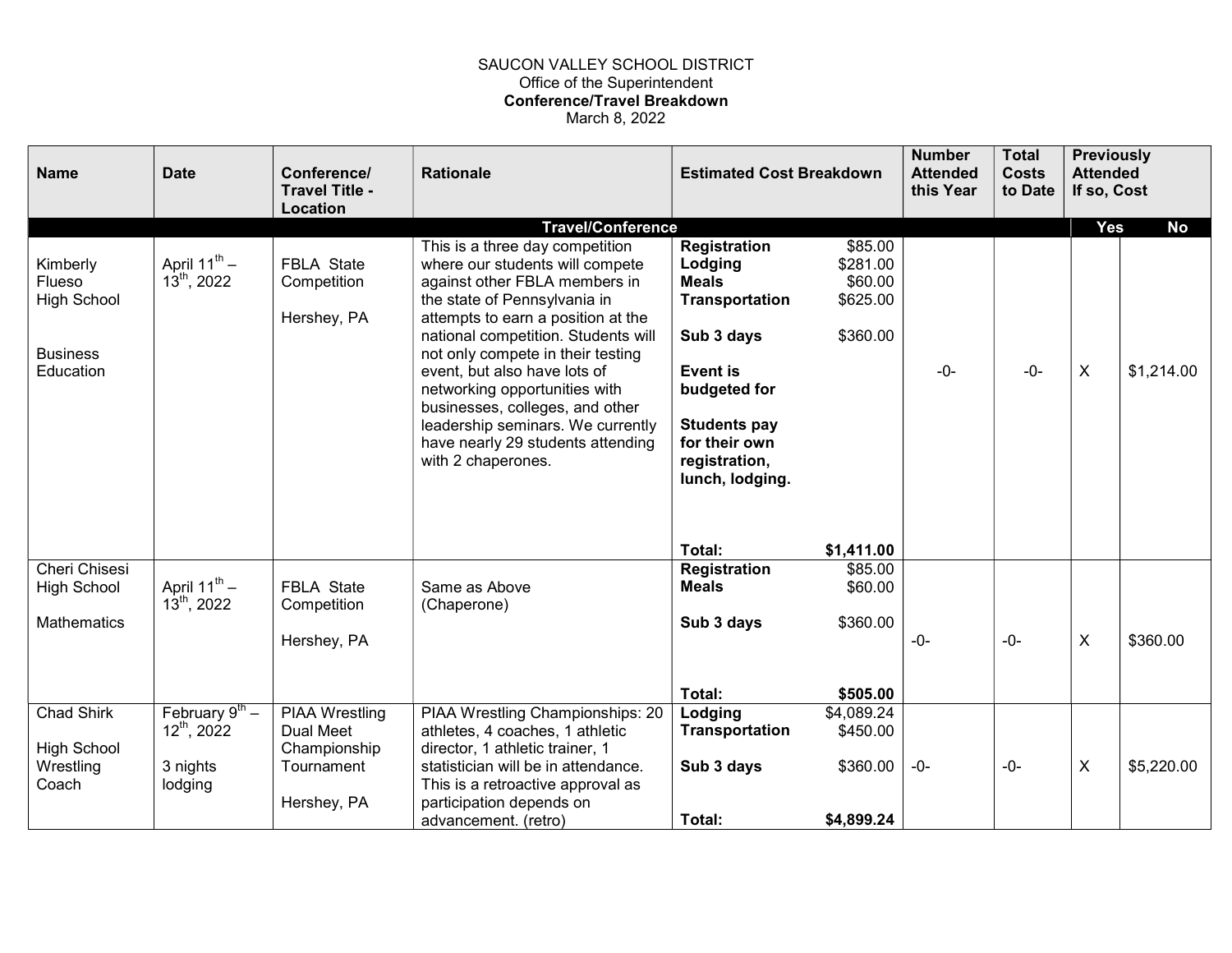| <b>Name</b>                                 | <b>Date</b>                                           | Conference/<br>Travel Title -<br><b>Location</b>                              | <b>Rationale</b>                                                                                                                                                                       | <b>Estimated Cost Breakdown</b>                  |                                           | <b>Number</b><br><b>Attended</b><br>this Year | <b>Total</b><br><b>Costs</b><br>to Date | <b>Previously</b><br><b>Attended</b><br>If so, Cost |     |    |
|---------------------------------------------|-------------------------------------------------------|-------------------------------------------------------------------------------|----------------------------------------------------------------------------------------------------------------------------------------------------------------------------------------|--------------------------------------------------|-------------------------------------------|-----------------------------------------------|-----------------------------------------|-----------------------------------------------------|-----|----|
|                                             |                                                       |                                                                               | <b>Travel/Conference</b>                                                                                                                                                               |                                                  |                                           |                                               |                                         | Yes                                                 |     | No |
| Michael Marini<br>High School<br>Band/Music | March 11 <sup>th</sup><br>and $12^{\text{th}}$ , 2022 | PMEA Region V<br>Band<br><b>Big Spring High</b><br>$School -$<br>Newville, PA | Supplementary performance<br>opportunity for advanced music<br>students to perform in PMEA<br>Region V Band Festival. There will<br>be one director and two students in<br>attendance. | Registration<br>Meals<br>Lodging<br>Travel (Van) | \$210.00<br>\$60.00<br>\$264.00<br>146.34 | -0-                                           | -0-                                     |                                                     | -0- |    |
|                                             |                                                       |                                                                               |                                                                                                                                                                                        | Total:                                           | \$680.34                                  |                                               |                                         |                                                     |     |    |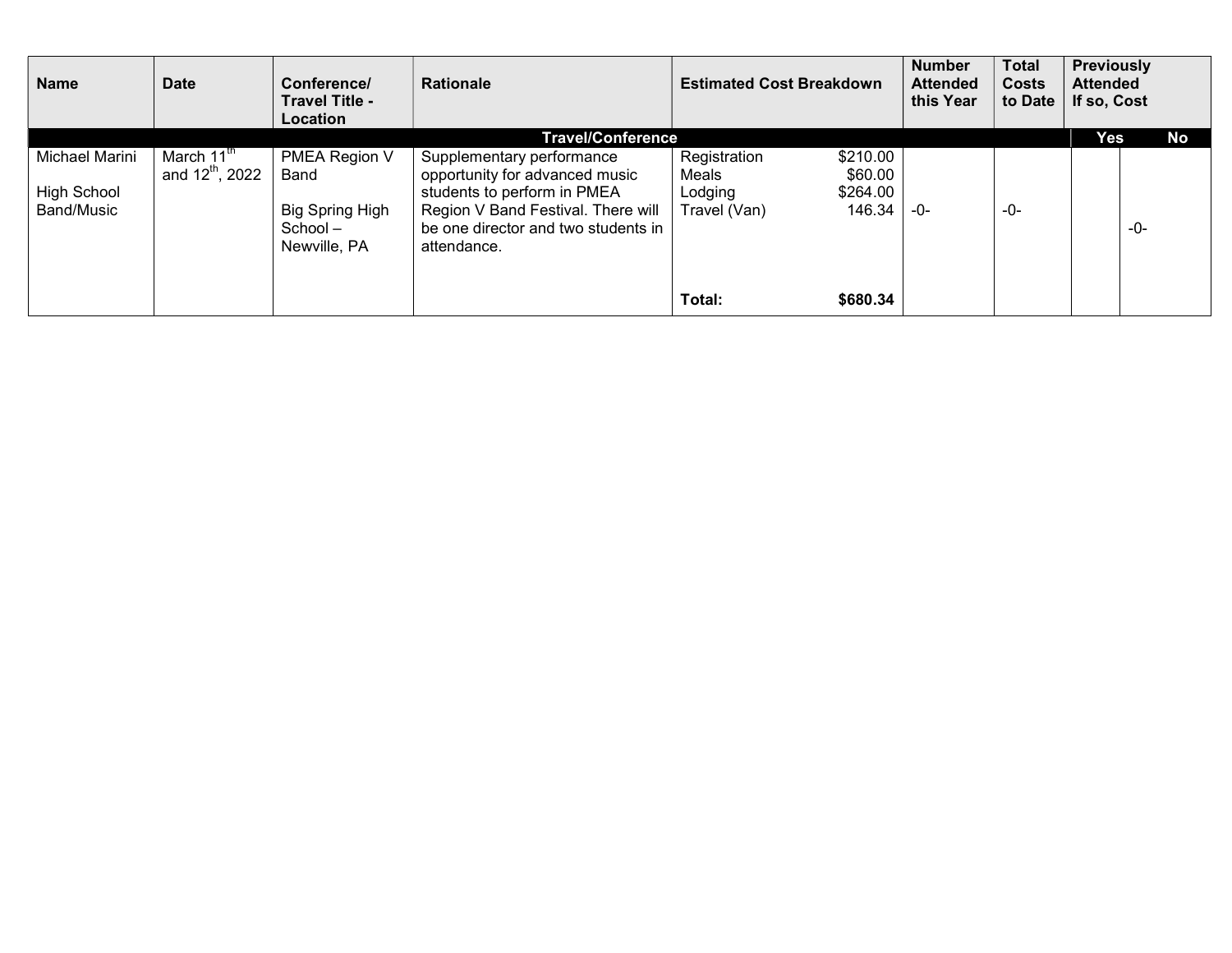# Saucon Valley School District<br>Office of the Superintendent

TO: David Bonenberger, Business Manager

FROM: Jaime Vlasaty, Superintendent

RE: Surplus / Obsolete Materials

**HS Basement** SCHOOL:

Room Number:

| Description                                                      | Serial Number | Reason for Disposal | Total       |
|------------------------------------------------------------------|---------------|---------------------|-------------|
| Scrap wood in HS<br>Basement, has been<br>reviewed by Kim Carson | N/A           | <b>Scrap</b>        | <b>Misc</b> |
|                                                                  |               |                     |             |
|                                                                  |               |                     |             |
|                                                                  |               |                     |             |
|                                                                  |               |                     |             |
|                                                                  |               |                     |             |
|                                                                  |               |                     |             |
|                                                                  |               |                     |             |
|                                                                  |               |                     |             |
|                                                                  |               |                     |             |

Reason:

| Pick-up Location: <u>www.community.com</u> |                                                                                 |
|--------------------------------------------|---------------------------------------------------------------------------------|
| Principal's/Supervisor's Signature X<1     | Date $2\sqrt{22}$                                                               |
| Superintendent Signature                   | $\overline{\phantom{0}}$ Date $\overline{\phantom{0}}$ $\overline{\phantom{0}}$ |
| Office Use:                                |                                                                                 |
| Date Declared _________________            | Date of Disposal ________                                                       |
| Picked Up By _                             | Disposal Method __                                                              |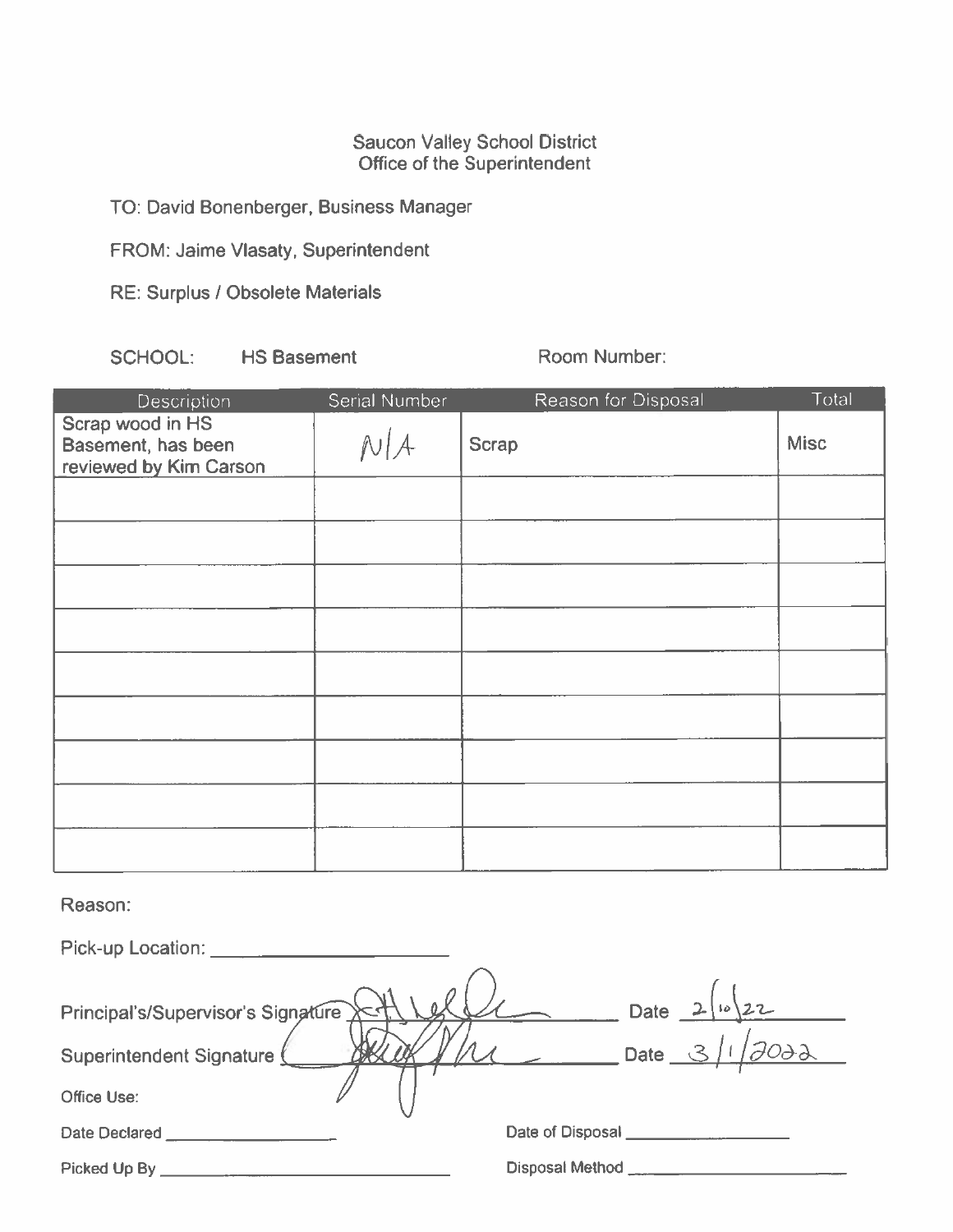# Saucon Valley School District<br>Office of the Assistant Superintendent

TO: David Bonenberger, Business Manager

FROM: Jaime Vlasaty, Acting Superintendent

RE: Surplus / Obsolete Materials

| SCHOOL: Mddle School Room Number: C137 |  |
|----------------------------------------|--|
|----------------------------------------|--|

| Description                                              | Serial Number | Reason for Disposal                        | Total |
|----------------------------------------------------------|---------------|--------------------------------------------|-------|
|                                                          | ЮA            | Chisolete                                  |       |
| nes                                                      |               |                                            |       |
|                                                          |               |                                            |       |
|                                                          |               |                                            |       |
|                                                          |               |                                            |       |
|                                                          |               |                                            |       |
|                                                          |               |                                            |       |
|                                                          |               |                                            |       |
|                                                          |               |                                            |       |
|                                                          |               |                                            |       |
| Reason: Not working well                                 |               |                                            |       |
| Pick-up Location: CI3                                    |               |                                            |       |
|                                                          |               |                                            |       |
| Principal's/Supervisor's Signature                       |               |                                            |       |
| Assistant Superintendent Signature (                     |               | $2$ Date $\frac{2/28}{20}$<br>Date 31 2012 |       |
| Office Use:                                              |               |                                            |       |
| Date Declared ____________________                       |               | Date of Disposal <b>Date of Disposal</b>   |       |
| Picked Up By <b>Container the Container Picked Up By</b> |               | Disposal Method ______                     |       |
|                                                          |               | <b>IBCEIVER</b>                            |       |

| 尼 |                              | F |      | Ē |                               |
|---|------------------------------|---|------|---|-------------------------------|
|   | <b>MAR</b>                   |   | 2022 |   |                               |
|   | <b>ADMINISTRATIVE OFFICE</b> |   |      |   | SAUCON VALLEY SCHOOL DISTRICT |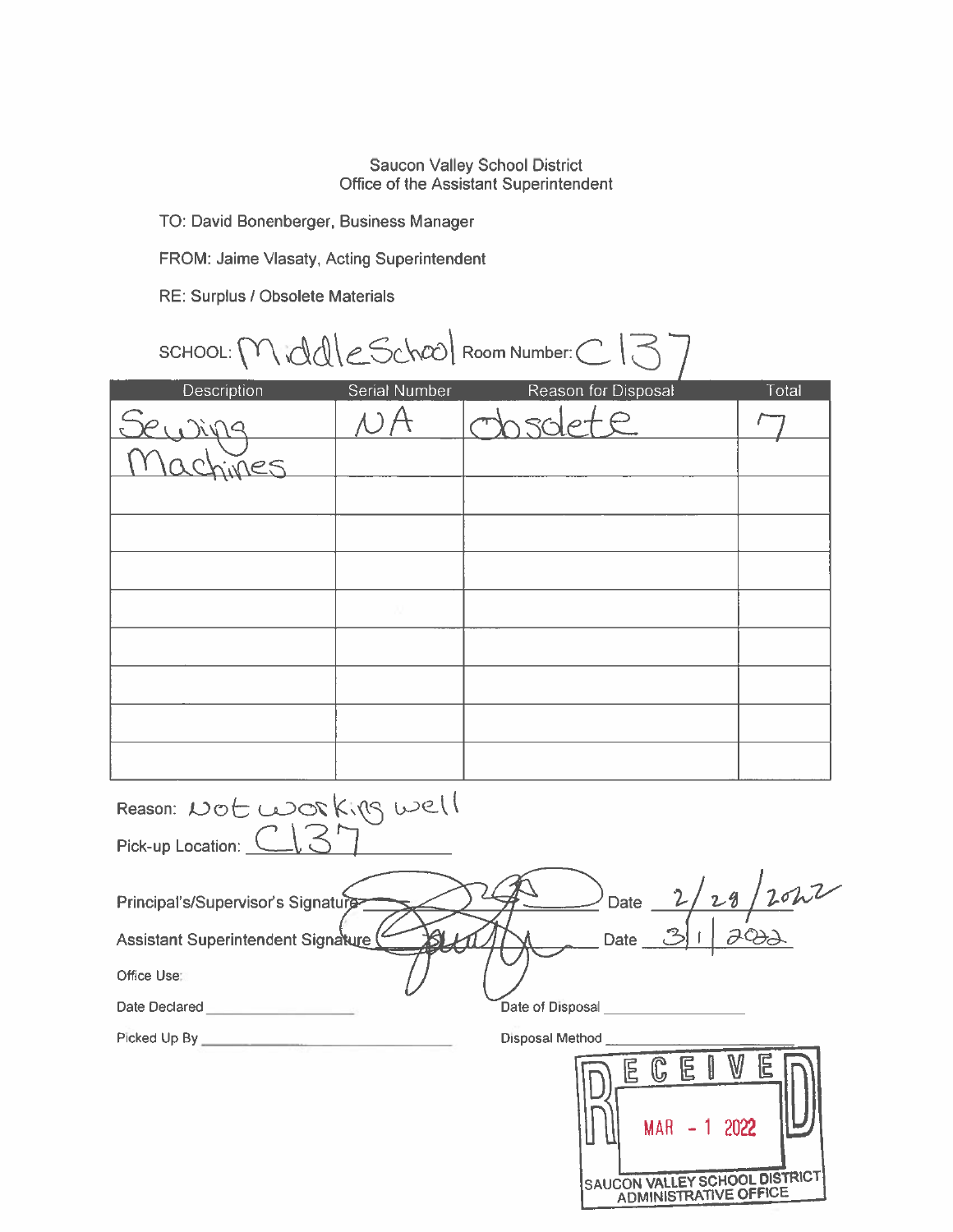#### STUDENT TRANSPORTATION BUS CHARTER AGREEMENT

This Agreement (the "Agreement") is entered into this 28<sup>th</sup> day of February 2022 , by and between Student Transportation Inc. ("Charter Operator"), and the undersigned chartering party (the "Client").

For good and valuable mutual consideration as set forth herein and for other good and valuable consideration, the Parties hereto agree as follows with respect to Client's use of Charter Operator's bus on the date and at the time set forth above and for the reason set below:

| Date of Charter:         | April 11 <sup>th</sup> & 13 <sup>th</sup> 2022                     |
|--------------------------|--------------------------------------------------------------------|
| Pick-Up:                 | <b>Saucon Valley High School</b>                                   |
| <b>Destination:</b>      | Hershey Lodge, Hershey PA & Return Trip                            |
| <b>Time Needed:</b>      | 4:30am - 10:30am April 11 <sup>th</sup> & 7:30am-2:00pm April 13th |
|                          |                                                                    |
| <b>Base Charter Fee:</b> | \$50.00/hr.                                                        |
| <b>Reason for Use:</b>   | <b>Field Trip</b>                                                  |
| <b>Total Cost:</b>       | \$625                                                              |

Base Charter Fee Due: Payment shall be due in full 24 hours prior to the scheduled trip, unless other arrangements are agreed to in writing by the Charter Operator.

Additional Costs: Payment of admission fees, parking fees, tolls, costs associated with special requirements or equipment, and driver lodging shall be the responsibility of the Client.

Charter Billing and Liability Periods: The charter billing period begins when the driver arrives at the Charter terminal and ends when he/she returns to terminal. If the Carter Period exceeds the amount of time specified on the approved itinerary, Charter Operator reserves the right to revise the final bill based on the actual trip time used. As such, the Client may be charged an additional fee corresponding to the amount of time the Charter Period exceeds the length of the rental previously agreed upon and, if charged, Client agrees to pay the same. With respect to Client liability provisions herein, such provisions only begin to apply once that driver arrives at the pickup location.

Cancellation: Cancellations must be made 24 ours in advance or the client will be responsible for a 50% cancellation fee. No-Shows or cancellations made with 24 hours of the departure date will be charged in full. Charter Operator reserves the right to cancel any charter for non-payment or unsigned contracts.

Alcohol: If state and federal law in the jurisdiction where the charter is to take place allows for consumption of alcoholic beverages on the bus, consumption of alcoholic beverages will be permitted provided that prior to departure, the Client must pay a non-refundable flat alcohol fee of \$75 per bus on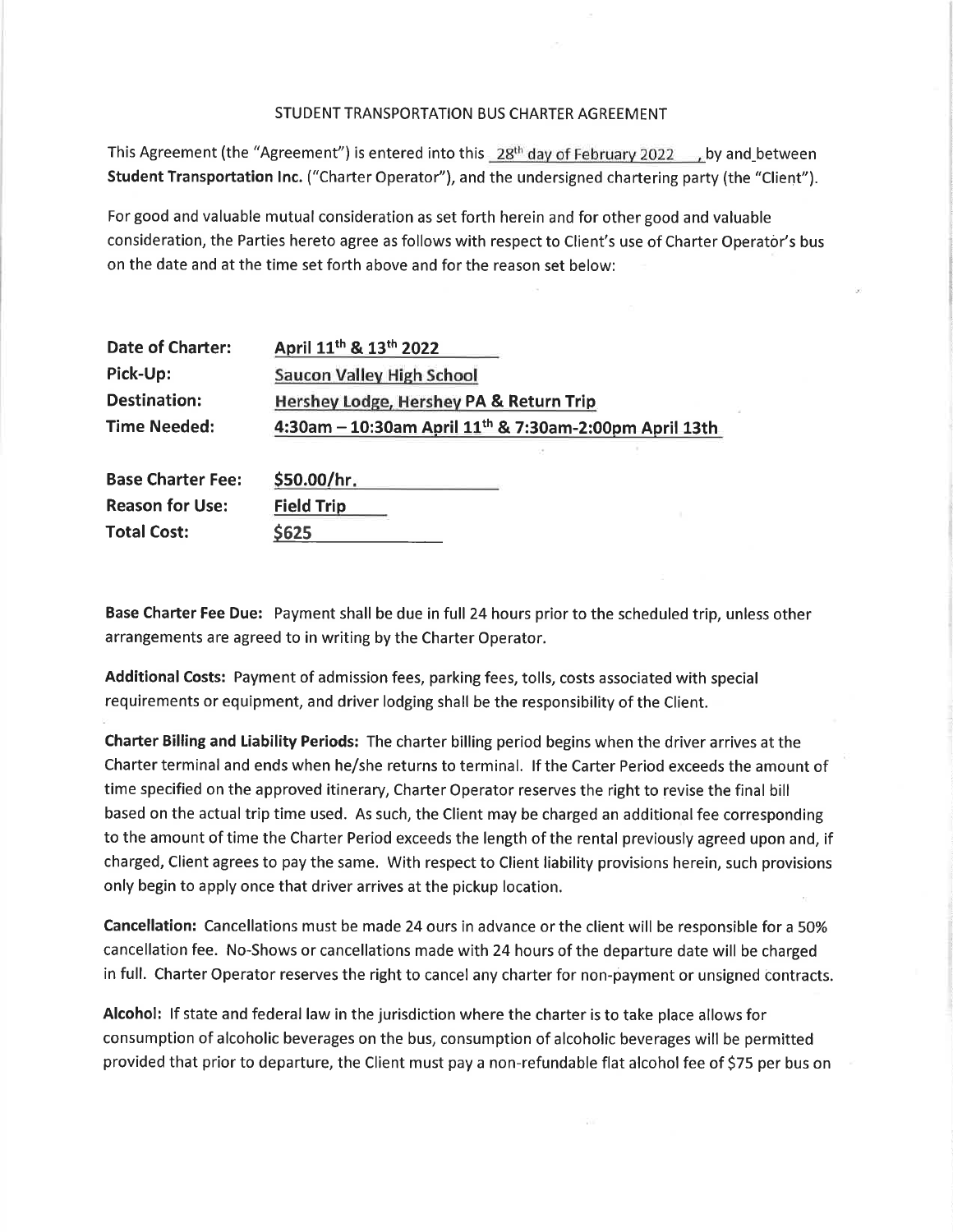the trip. No one under the age of 21 is allowed in any of our vehicles in which there is alcohol on board. Under NO circumstances shall there be any exceptions.

Repairs or Damages: It is understood and agreed upon that the Client as well as passengers are liable, and shall pay, for any and all damage to the vehicle caused by the Client's passengers, including tearing of the seats, broken windows, graffiti or defacing any part of the interior or exterior, or spilled alcohol or any other liquid that would require a professional cleaning service before the bus can resume normal route activities. It is also understood that the Client is liable for any damages caused by passengers to the equipment, employees, and visited location during the duration of the charter or because of the charter.

Responsibility for Client's Party, Limitation on Liability, and Indemnification: The Client and any passengers agreed hat they are entering the bus at their own risk. The Client and the Client's entire party shall assume all risks of injury, loss of property and property damage that may occur during the Charter Period. The Client shall not at any time during the Charter Period permit more than the maximum number of passengers onto the bus. If children or minors are taken on board, the Client shall be fully responsible for their safety, conduct and entertainment, and the Charter Operator shall not be held responsible for their safety, conduct and entertainment, and the Charter Operator shall not be held responsible for their safety or environment. Charter Operator is not responsible for lost, stolen or damaged personal items left behind in vehicle. Client agrees to defend, indemnify and hold harmless Charter Operator for any such loss, damage or otherwise arising out of any of the same and with respect to any threatened and/or actual litigation that arises out of the same. IN NO EVENT WILL CHARTER OPERATOR, OR ANY OF IT'S AFFILIATES, OFFICERS, DIRECTORS, EMPLOYEES, SHAREHOLDERS OR RESPRESENTATIVES BE LIABLE TO CLIENT OR ANY PARTY FOR SPECIAL, INDIRECT, INCIDENTAL, EXEMPLARY OR CONSEQUENTIAL DAMGES, EVEN IF CLIENT OR THE OTHER PARTY HAS BEEN NOTIFIED OF THE POSSIBLILITY OR LIKELIHOOD OF SUCH DAMAGES OCCURING, REGARDLESS OF THE FORM OF ACTION, WHETHER IN CONTRACT, NEGLIGENCE, STRICT LIABILITY, TORT, PRODUCTS LIABILITY OR **OTHERWISE.** 

Further, Client shall indemnify and hold the Charter Operator harmless against any all liabilities, damages, claims, actions, suits, demand, proceedings, costs, and expenses including reasonable attorney's fees and expenses resulting from or arising out of a breach of the Agreement by the Client, its officers, employees, agents or any passengers.

Client Conduct: In the event that the Client or any passenger is behaving in a manner that is unsafe or detrimental the Charter Operator's ability to provide a safe service, the Charter Operator has the right to return to the origin of the trip and ask all passengers to de-board the bus. In extreme cases where the Charter Operator feels threatened or unable to drive safely due to the conduct of the group, the Charter Operator may pull over to a safe location, end the trip, and call the police. In the event of any termination of the Charter Period, no refunds will be giving for any unused time.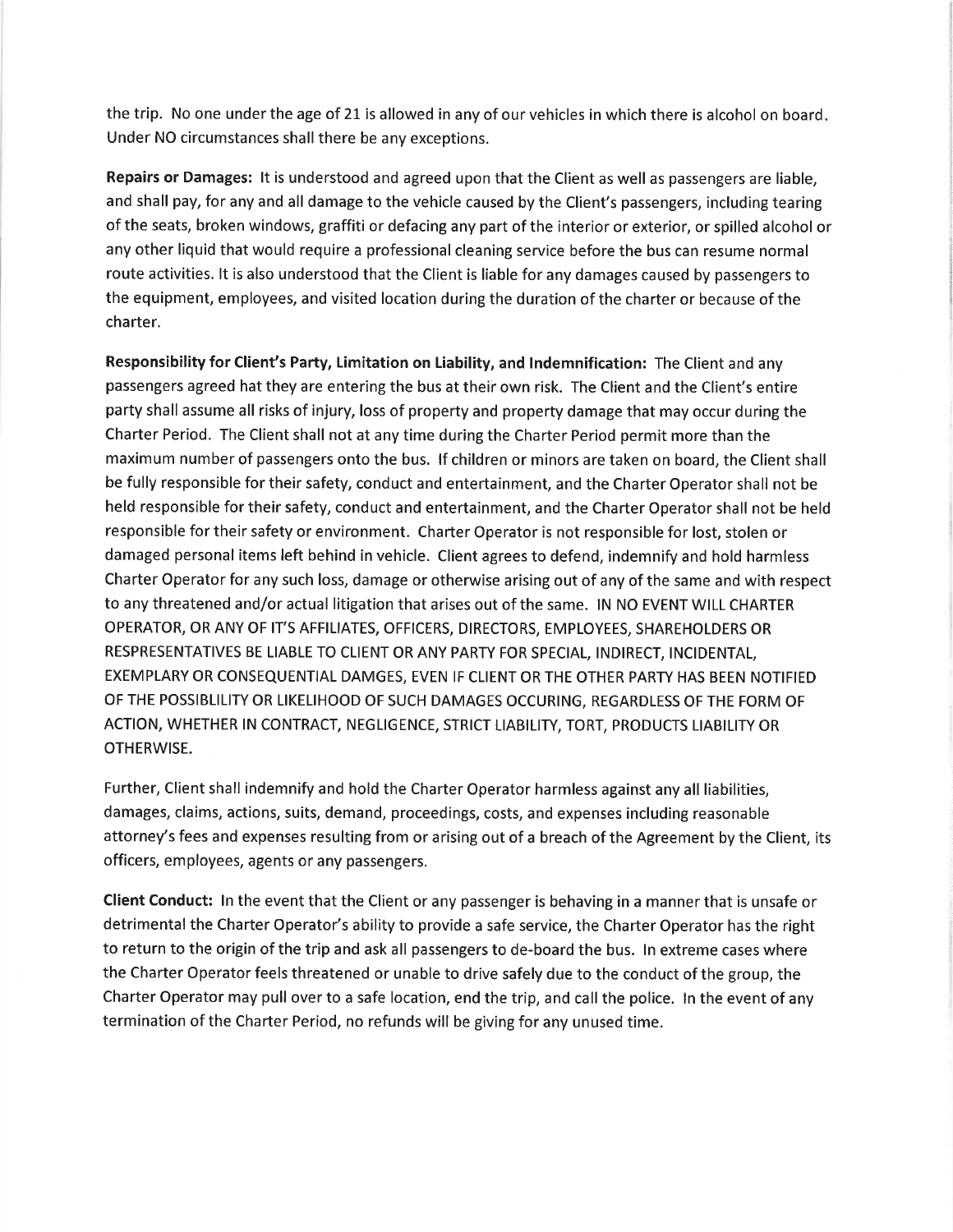The Charter Operator reserves the right to refuse service to anyone and/or terminate services in progress if the Client or any passenger appears intoxicated, under the influence of any drugs, or is creating an unsafe environment on the bus.

The following activities and/or items are not allowed inside of any vehicles: underage alcohol consumption, smoking, disrespectful/discourteous behavior directed toward the driver or any other employee of Charter Operator, illegal drugs, all criminal activity, firearms, or weapons of any kind. Charter Operator reserves the right to terminate services immediately without refund and call the police, if necessary, upon discover of any of these items or activities.

Delay/Break Down: Client agrees and understands that the Charter Operator will not be liable or financially responsible for any direct, incidental, coincidental or consequential damages attributed in part or in full because of time delays caused by mechanical/electrical difficulties, traffic accidents, traffic congestion, inclement weather, and/or acts of God.

Federal Regulations: The Department of Transportation Bureau of Federal Motor Carrier Safety Administration has adopted certain regulations of protection of the safety of both the Client, passengers and the driver. Drivers are limited to: 15-consecutive hours on duty in any one day. Of these 15 hours, a maximum of 10-hours may be actual driving hours. Upon reaching a destination and driver's total driving hours may have been used, the driver must have a minimum of 8-hours off duty before local service may be performed or to begin and extended period of driving.

Severability: The provisions of the Agreement shall be deemed independent and severable and the invalidity, partial invalidity or unenforceability of any one provision or portion of this Agreement shall not affect the validity or enforceability of any other provision of this Agreement. Any provision of this Agreement that is prohibited or unenforceable in any jurisdiction shall, as to such jurisdiction, be ineffective to the extent of such prohibition or unenforceability and any prohibition or unenforceability in any particular jurisdiction shall not invalidate or render unenforceable such provision in any other jurisdiction.

Interpretation: If there is a dispute about the language of this Agreement, the fact that one party drafted the Agreement shall not be used in its interpretation. Should any provision of this Agreement require judicial interpretation the parties agree that the court interpreting or construing the same shall not apply a presumption that this Agreement shall be more strictly construed against one party than the other.

No Waiver: No waiver, amendment or modification of any provision of this Agreement shall be effective unless it is in writing, refers to this Agreement and is signed by authorized representatives of both parties. No failure or delay by either party in exercising any right, power or remedy under this Agreement, except as specifically provided herein, shall operate as a waiver of any such right, power or remedy. A waiver by either of the parties hereto of any of the covenants to be performed by the other or any breach thereof shall not be construed to be a waiver of any succeeding breach thereof or of any other covenant herein contained.